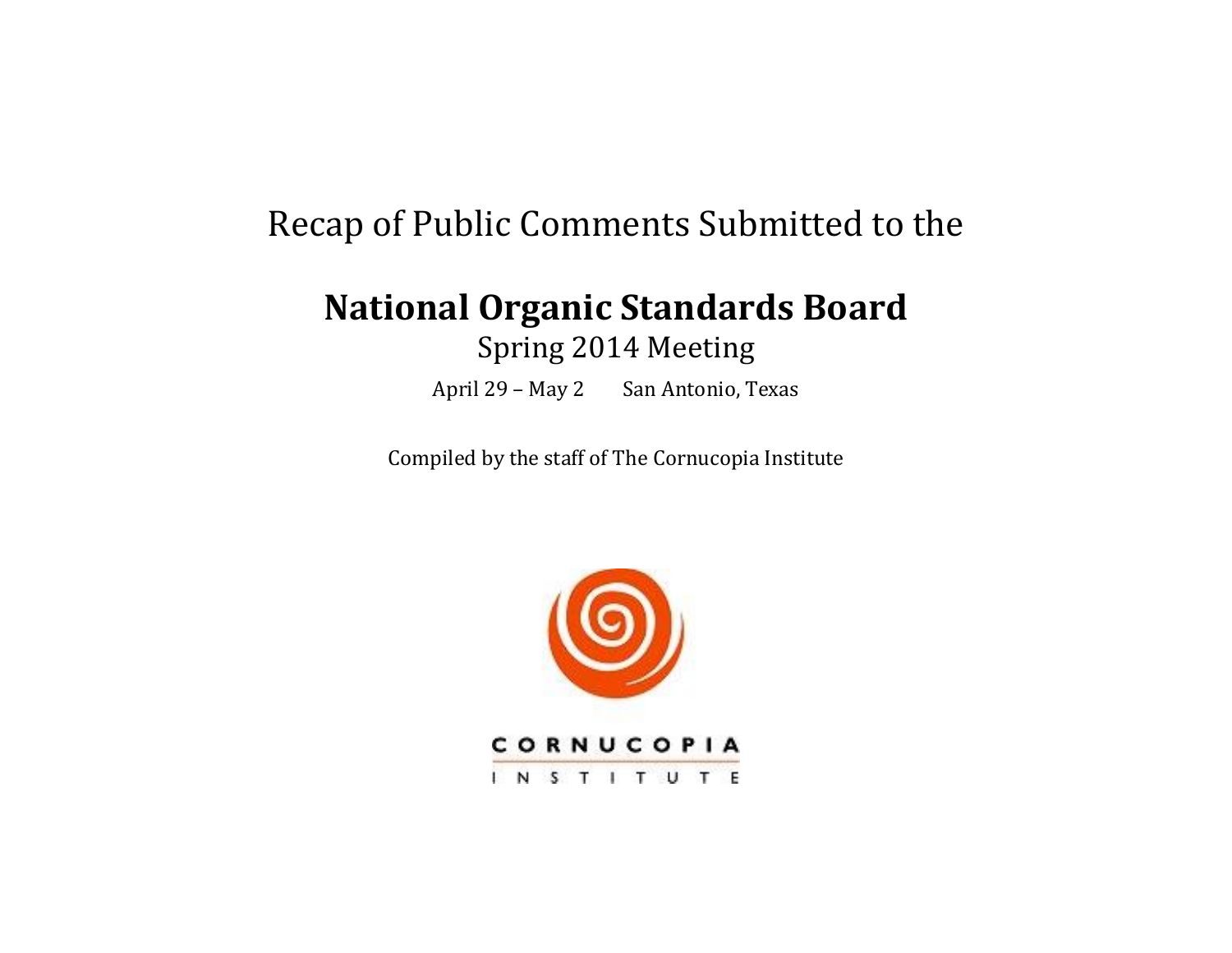#### **How to Use This Document**

For the benefit of National Organic Standards Board members, and other organic stakeholders, The Cornucopia Institute has endeavored to compile, as accurately and objectively as possible, a recap of all formal written comments pursuant to the Spring 2014 NOSB meeting. This also includes comments made in advance of the cancelled Fall 2013 meeting.

Cornucopia greatly appreciates the work, dedication and enormous time commitment required to serve on the NOSB. Our hope is to provide a valuable resource for the Board better enabling members to understand the scope and sentiment of organic industry participants, including:

- Farmers
- Citizens
- Public Interest Groups
- Food Processors
- Handlers
- Manufacturers
- Distributors
- Retailers
- Trade Associations
- Industry Consultants
- Organic Certifiers

This document is organized by NOSB Subcommittee, in the order presented on the Draft Agenda. Under each agenda item, a table shows the number of comments submitted and the various stakeholder positions on that item. The "Notes" section under each table provides additional explanation.

Thank you for your work on behalf of all organic stakeholders. Please feel free to contact us regarding any of our findings or our methodology.

Will Fantle Research Director The Cornucopia Institute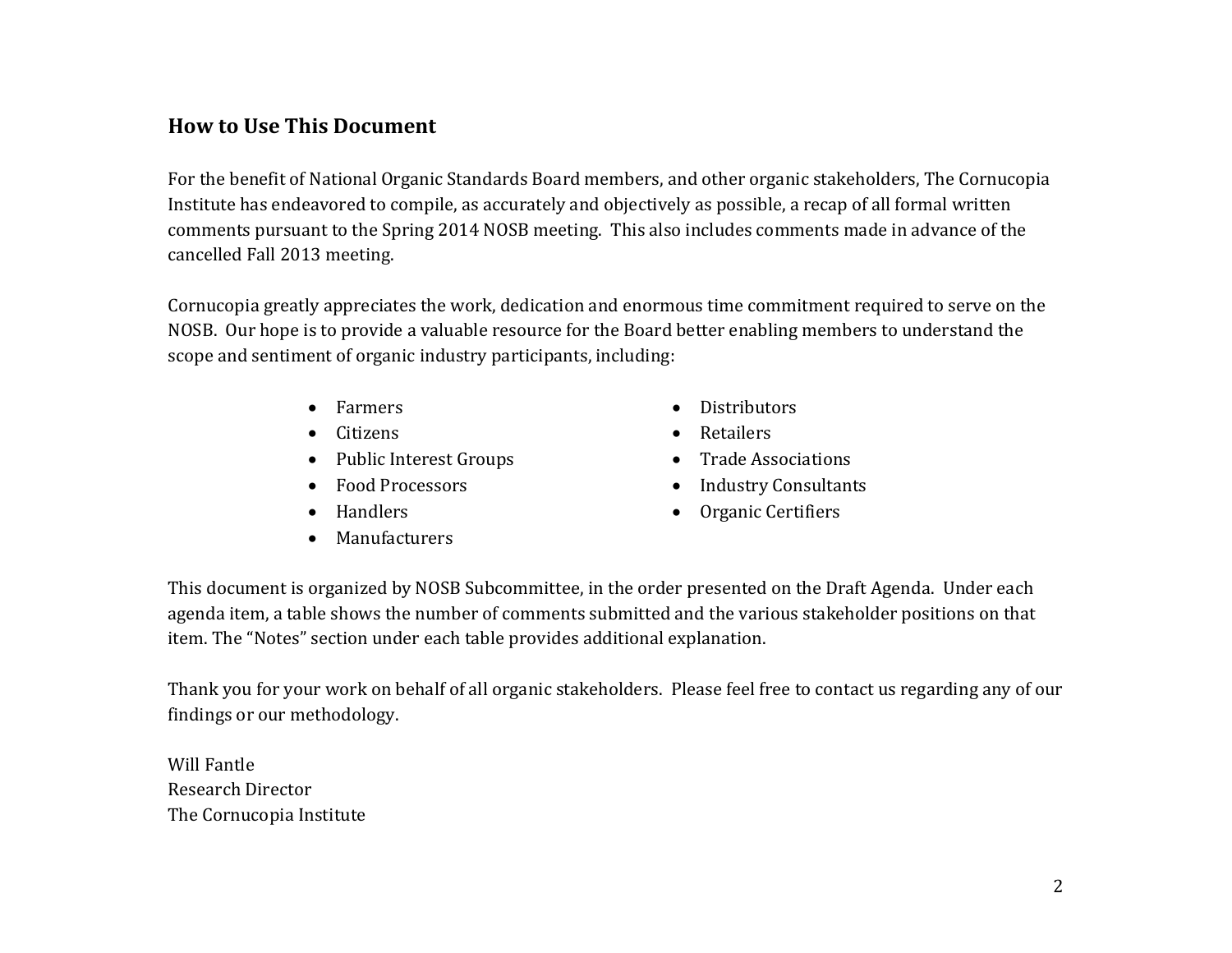## **CROPS SUBCOMMITTEE**

### **Streptomycin**

**Motion:** To remove the expiration date of October 21, 2014 for streptomycin and replace that with a new expiration date of October 21, 2017 **Petitioned by:** Washington State Horticultural Association, California Pear Advisory Board, U.S. Apple Association, Michigan State Horticultural Society **Purpose:** Antibiotic to control *Erwinia amylovora* (fire blight) on apples and pears

|                                  | <b>Support (Retain on the List)</b>   | Oppose (Allow to Expire in 2014)      |
|----------------------------------|---------------------------------------|---------------------------------------|
| <b>Farmers / Citizens</b>        |                                       | 403 (on www.regulations.gov)          |
| <b>Public Interest Groups</b>    | None                                  | <b>Beyond Pesticides</b>              |
|                                  |                                       | California Safe Schools               |
|                                  |                                       | Center for Food Safety (CFS) (2)      |
|                                  |                                       | <b>Consumers Union</b>                |
|                                  |                                       | Cornucopia Institute (3)              |
|                                  |                                       | Food & Water Watch (FWW)              |
|                                  |                                       | National Organic Coalition            |
|                                  |                                       | No Spray Zone                         |
|                                  |                                       | Organic Consumers Association (OCA)   |
| <b>Citizen Petitions</b>         | None                                  | $CFS - 30,498$ signatures             |
|                                  |                                       | $FWW - 12,427$ signatures             |
|                                  |                                       | OCA - 39,851 signatures               |
| <b>Food Processors /</b>         | None                                  | Nature's Path                         |
| <b>Handlers</b>                  |                                       |                                       |
| <b>Distributors / Retailers</b>  | <b>UNFI</b> (Melody Meyer)            | None                                  |
|                                  | Organic Produce Wholesalers Coalition |                                       |
|                                  | $(OPWC)$ – Neutral $(1)$              |                                       |
| <b>Trade Associations /</b>      | Organic Trade Association             | Infectious Disease Society of America |
| <b>Consultants / Researchers</b> | Organic Tree Fruit Association        |                                       |
|                                  | David Granatstein                     |                                       |
| <b>Certifiers</b>                | California Certified Organic Farmers  | None                                  |
|                                  | Pennsylvania Certified Organic        |                                       |
|                                  | WSDA Organic Food Program - Neutral   |                                       |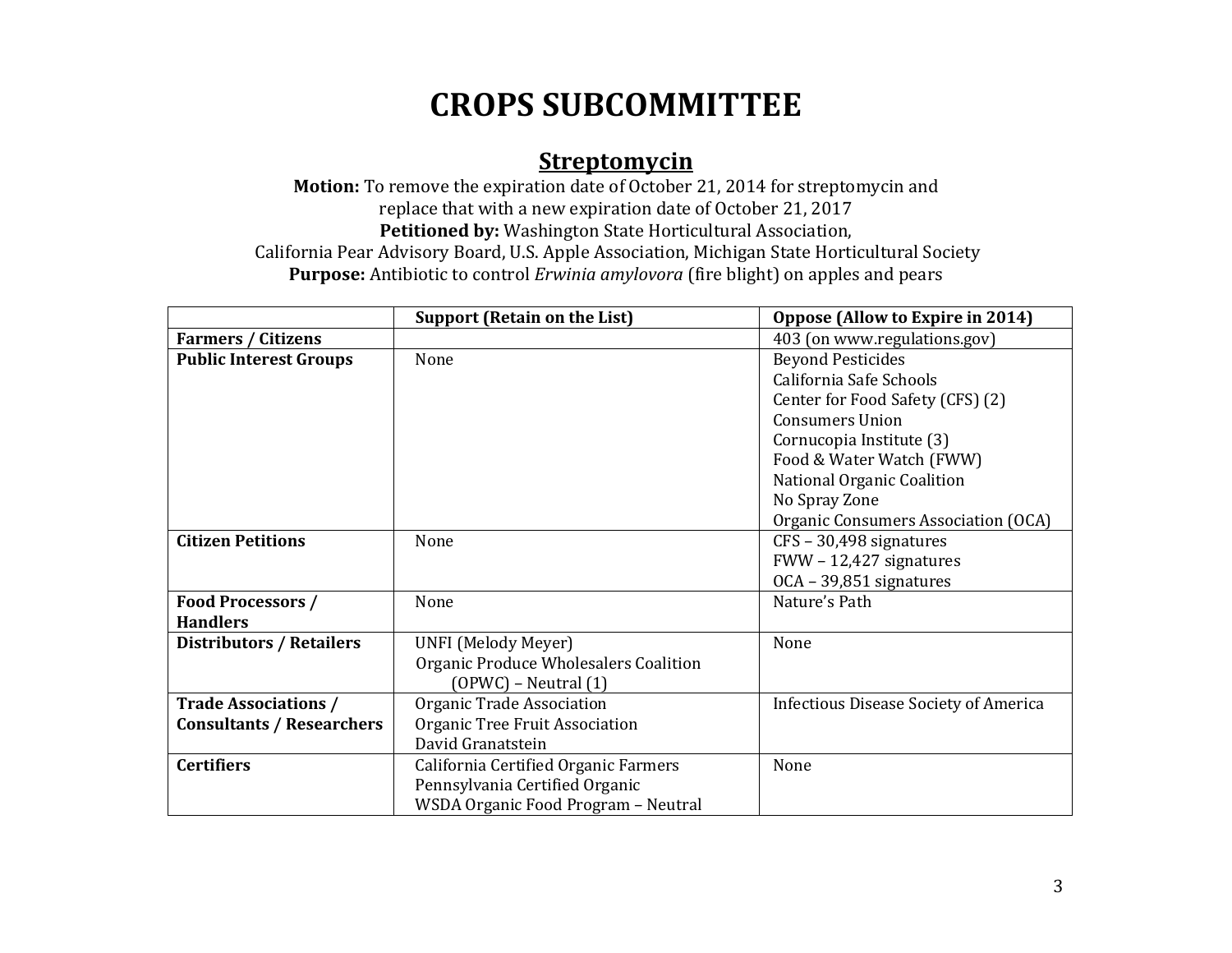#### **Notes**:

- (1) OPWC is neutral but urges the NOSB to "recognize the production challenges."
- (2) CFS states: "The risks of using Streptomycin are even clearer than those from using tetracycline, which the NOSB voted to allow to sunset at its April 2013 meeting."
- (3) Cornucopia states: "From an organic perspective, the systems approach should be the first line of defense against fire blight, because a properly designed system will have less disease."

### **Magnesium Oxide**

**Motion:** Magnesium oxide (MgO) has been petitioned for use under §205.601 **Petitioned by:** Mesa Verde Resources

**Purpose:** To control the viscosity of a clay suspension agent for humates

|                                     | <b>Support</b>           | <b>Oppose</b>              |
|-------------------------------------|--------------------------|----------------------------|
| <b>Farmers / Citizens</b>           | None                     | 5                          |
| <b>Public Interest Groups</b>       | None                     | Beyond Pesticides (BP) (1) |
|                                     |                          | Cornucopia Institute (1)   |
|                                     |                          | California Safe Schools    |
| <b>Food Processors / Handlers /</b> | <b>CROPP Cooperative</b> | None                       |
| <b>Manufacturers</b>                |                          |                            |
| <b>Distributors / Retailers</b>     | None                     | None                       |
| <b>Trade Associations</b>           | None                     | None                       |
| <b>Certifiers</b>                   | None                     | None                       |

#### **Note**:

(1) BP and Cornucopia both support the Crops Subcommittee's following annotation: "Until May 1, 2019 (or 5 years after the date it is first allowed)."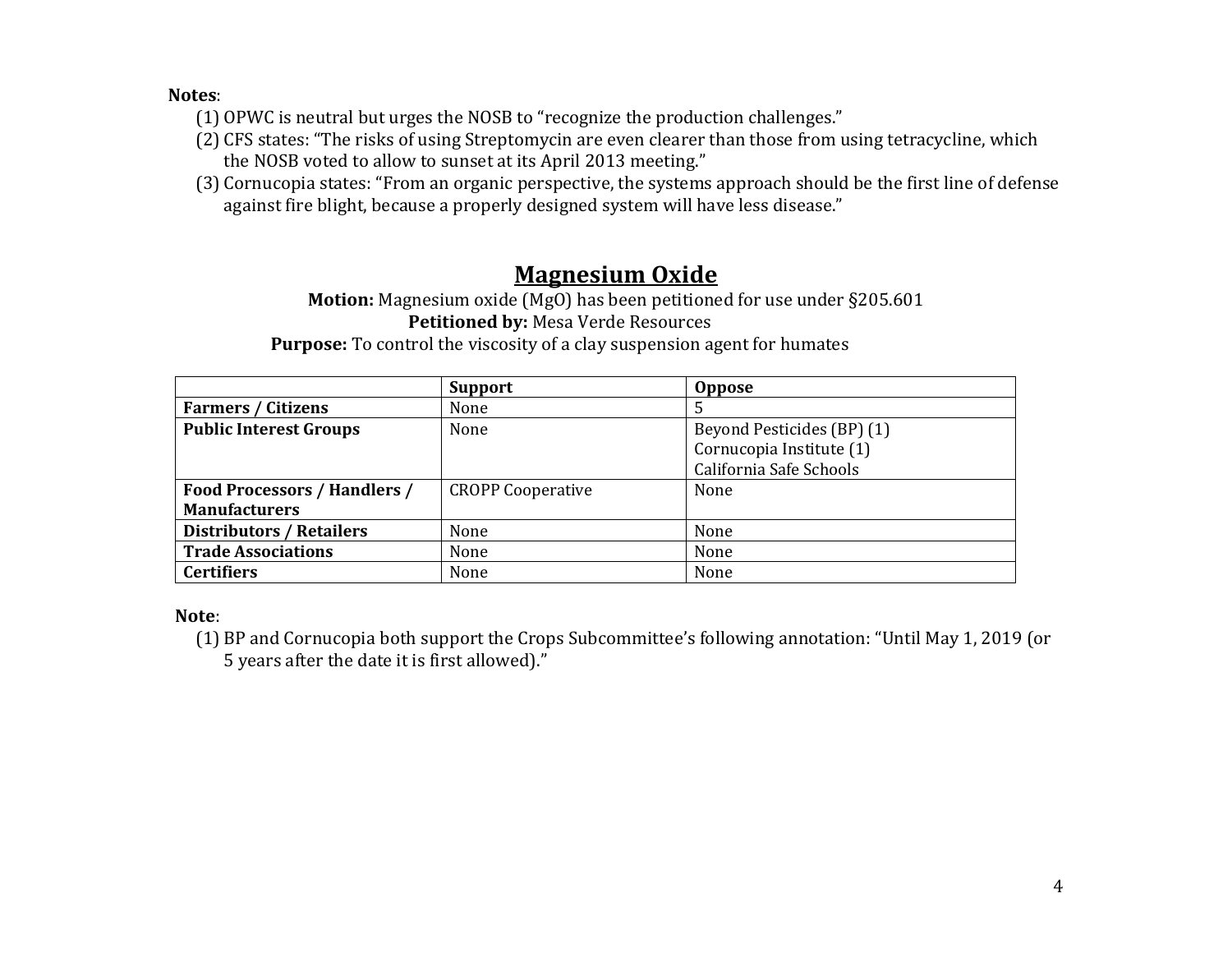### **Vinasse**

**Motion:** To classify Vinasse as nonsynthetic.

**Motion:** To add language to the listing of Vinasse in the Guidance on Materials for Organic Crop Production

(NOP 5034-1). Minority opinion is stated below (1).

#### **Petitioned by:** BioBizz Worldwide

**Purpose:** Fertilizer for organic crop production

|                                     | <b>Support</b>                       | <b>Oppose</b>                        |
|-------------------------------------|--------------------------------------|--------------------------------------|
| <b>Farmers / Citizens</b>           | None                                 |                                      |
| <b>Public Interest Groups</b>       | None                                 | Beyond Pesticides (BP) (2)           |
|                                     |                                      | Cornucopia Institute                 |
|                                     |                                      | National Organic Coalition (NOC) (3) |
| <b>Food Processors / Handlers /</b> | None                                 | None                                 |
| <b>Manufacturers</b>                |                                      |                                      |
| <b>Distributors / Retailers</b>     | None                                 | None                                 |
| <b>Trade Associations</b>           | None                                 | None                                 |
| <b>Certifiers</b>                   | California Certified Organic Farmers | None                                 |
|                                     | Organic Materials Review Institute   |                                      |
|                                     | Pennsylvania Certified Organic       |                                      |

- (1) Minority Opinion: Identifying the allowed and prohibited formulations of vinasse through the National List process is the appropriate action for the NOSB. The minority proposes to create a hybrid listing on both 601 and 602, explaining in the recommendation that vinasse is available in both synthetic and nonsynthetic forms.
- (2) BP states: "We urge the NOSB to (i) send the classification question back to the CS for action as described above, (ii) ask the subcommittee to identify the synthetic form of vinasse based on criteria that distinguish synthetic from nonsynthetic vinasse, and (iii) request that the subcommittee complete a review of synthetic vinasse to determine compliance with the checklist criteria under OFPA and propose a 205.601 recommendation."
- (3) NOC notes: "[T]he main issue … [is] related to the classification of these substances as synthetic or nonsynthetic. [This] is indicative of the strong need for a clearly defined policy on Classification of Materials."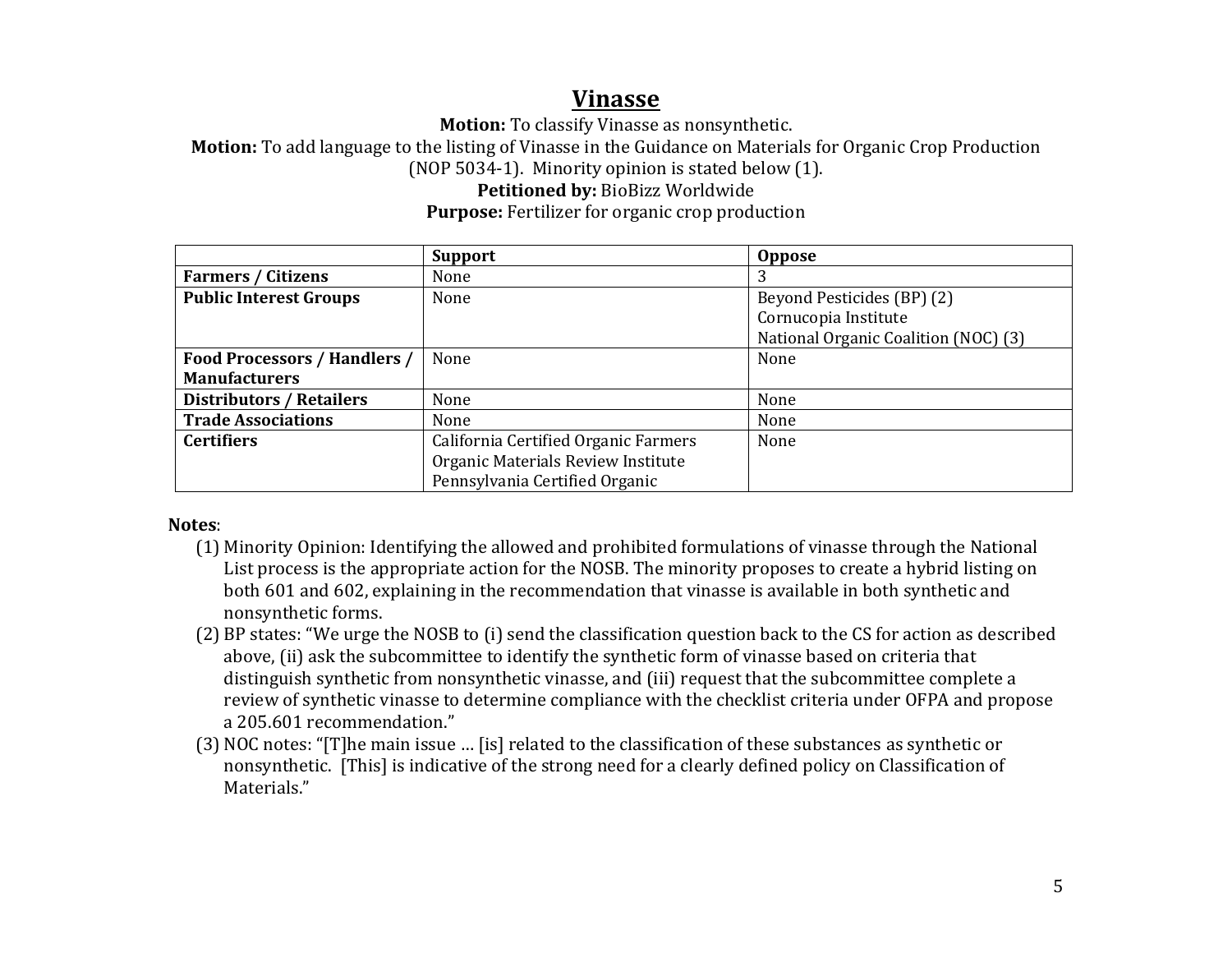### **Laminarin**

#### **Motion:** Motion to classify Laminarin as nonsynthetic **Petitioned by:** Laboratoires Goëmar SA **Purpose:** Pesticide that stimulates plant's natural defense mechanisms

|                                 | <b>Support</b> | <b>Oppose</b>                        | <b>Neutral</b>                     |
|---------------------------------|----------------|--------------------------------------|------------------------------------|
| <b>Farmers / Citizens</b>       | None           | 3                                    | None                               |
| <b>Public Interest Groups</b>   | None           | Beyond Pesticides (BP) (1)           | None                               |
|                                 |                | Cornucopia Institute                 |                                    |
|                                 |                | National Organic Coalition (NOC) (2) |                                    |
| <b>Food Processors /</b>        | None           | None                                 | None                               |
| <b>Handlers / Manufacturers</b> |                |                                      |                                    |
| <b>Distributors / Retailers</b> | None           | None                                 | None                               |
| <b>Trade Associations</b>       | None           | None                                 | None                               |
| <b>Certifiers</b>               | None           | None                                 | Organic Materials Review Institute |
|                                 |                |                                      | $(OMRI)$ $(3)$                     |
|                                 |                |                                      | Pennsylvania Certified Organic     |

- (1) BP comments: "Determining as nonsynthetic substances formulated with high levels of sulfuric acid resulting in high levels of sulfate sets a bad precedent for future synthetic-nonsynthetic decisions."
- (2) NOC asserts that "a policy on Classification of Materials is an essential part of the infrastructure of the organic industry. We think a defined policy would benefit all organic stakeholders through more uniform implementation of the synthetic/nonsynthetic definition at each juncture at which materials are used and evaluated."
- (3) OMRI suggests that the sodium sulfate residues left over in the extract should be evaluated as an inert ingredient.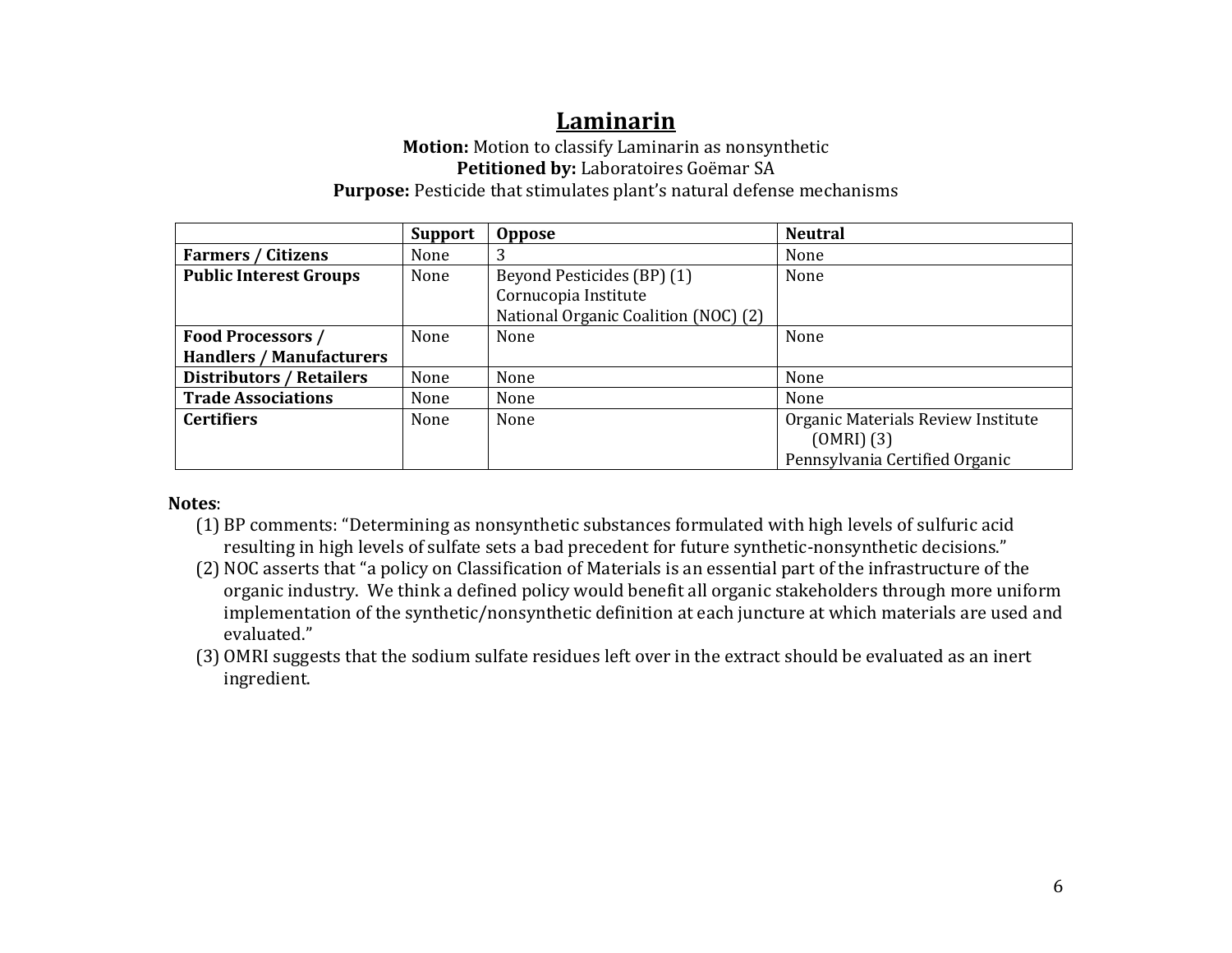## **Sulfurous Acid**

#### **Discussion:** Sunset Review. Comments regarding relisting on §205.601 **Purpose:** As a plant or soil amendment

|                                     | <b>Renew (Retain on List)</b>          | <b>Do Not Renew</b>      |
|-------------------------------------|----------------------------------------|--------------------------|
| <b>Farmers / Citizens</b>           | Driscoll's                             | 194 (all consumers)      |
|                                     | <b>Garrett Farms</b>                   |                          |
|                                     | Grimmway Farms/Cal-Organic (GF/CO) (1) |                          |
|                                     | <b>Reiter Brothers</b>                 |                          |
| <b>Public Interest Groups</b>       | None                                   | <b>Beyond Pesticides</b> |
|                                     |                                        | Cornucopia Institute     |
|                                     |                                        | California Safe Schools  |
| <b>Food Processors / Handlers /</b> | Terry Gong (2)                         | None                     |
| <b>Manufacturers</b>                |                                        |                          |
| <b>Distributors / Retailers</b>     | None                                   | None                     |
| <b>Trade Associations</b>           | None                                   | None                     |
| <b>Certifiers</b>                   | California Certified Organic Farmers   | None                     |

- (1) GF/CO's comment states: "Sulfurous Acid is a very specific tool that is very helpful to arid region growers."
- (2) Gong submitted the original petition for Harmon Systems International (HSI), the manufacturer of  $H_2SO_3$ generators.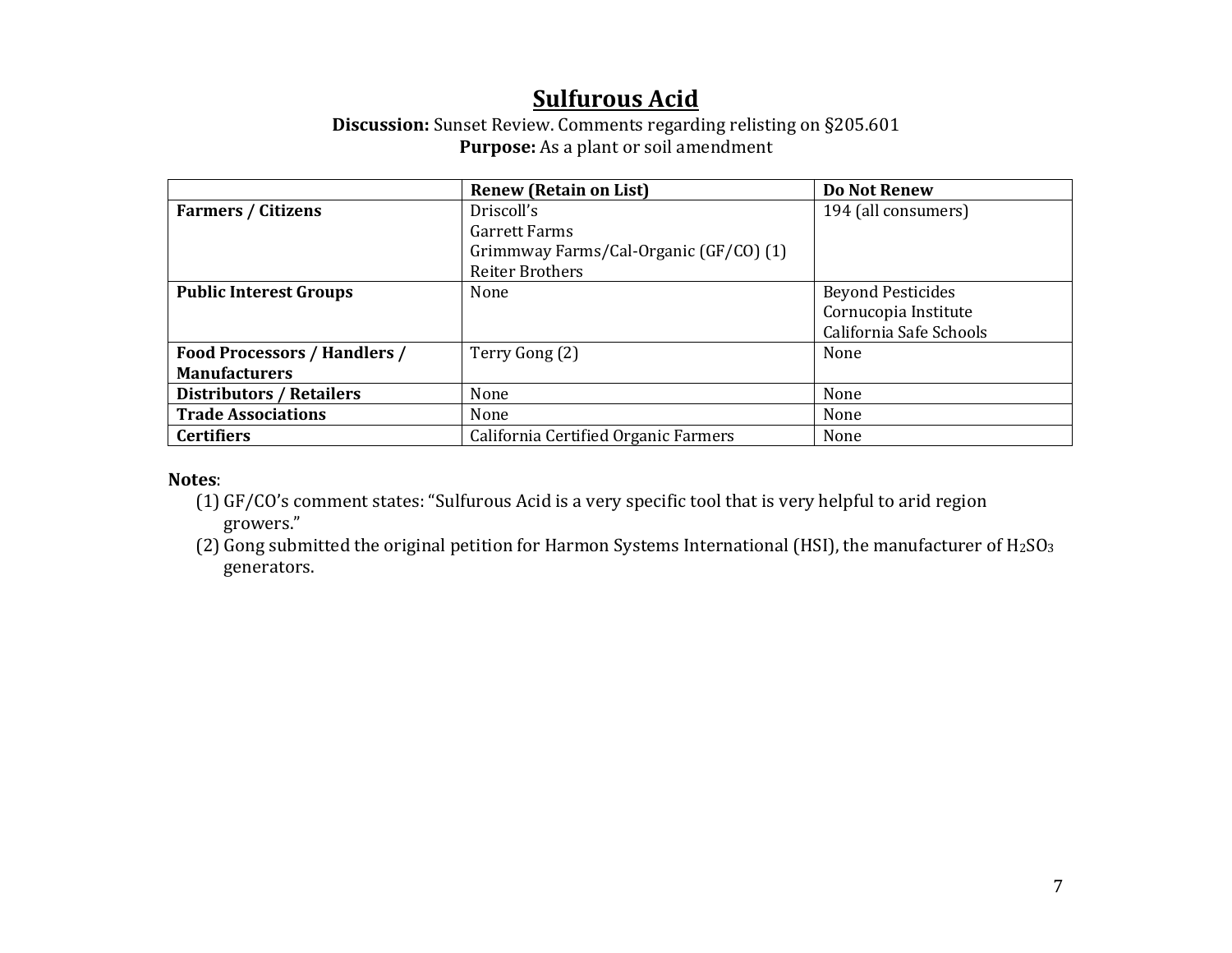## **Sodium Carbonate Peroxyhydrate**

#### **Discussion:** Sunset Review. Comments regarding relisting on §205.601 **Purpose:** As an algaecide

|                               | <b>Renew (Retain on List)</b> | <b>Do Not Renew</b>     | <b>Neutral/Seeks Clarification</b> |
|-------------------------------|-------------------------------|-------------------------|------------------------------------|
| <b>Farmers / Citizens</b>     | None                          | 194                     | None                               |
| <b>Public Interest Groups</b> | None                          | Beyond Pesticides (2)   | None                               |
|                               |                               | Cornucopia Institute    |                                    |
|                               |                               | California Safe Schools |                                    |
| Food Processors /             | BioSafe Systems (BSS) (1)     | None                    | None                               |
| Handlers /                    |                               |                         |                                    |
| <b>Manufacturers</b>          |                               |                         |                                    |
| Distributors /                | None                          | None                    | None                               |
| <b>Retailers</b>              |                               |                         |                                    |
| <b>Trade Associations</b>     | None                          | None                    | None                               |
| <b>Certifiers</b>             | California Certified Organic  | None                    | Organic Materials Research         |
|                               | Farmers                       |                         | Institute                          |

- (1) BSS states: "CA Rice Commission has approved of the use of sodium carbonate peroxyhydrate in CA Rice and recognizes the need for an alternative to copper based chemistries due to concerns about the continued build up of elemental copper in the Sacramento and San Francisco water sheds."
- (2) BP states: "It has been found by the NOSB in its 2007 recommendation not to meet the OFPA criteria of essentiality, compatibility with organic production, and no impacts on human health and the environment."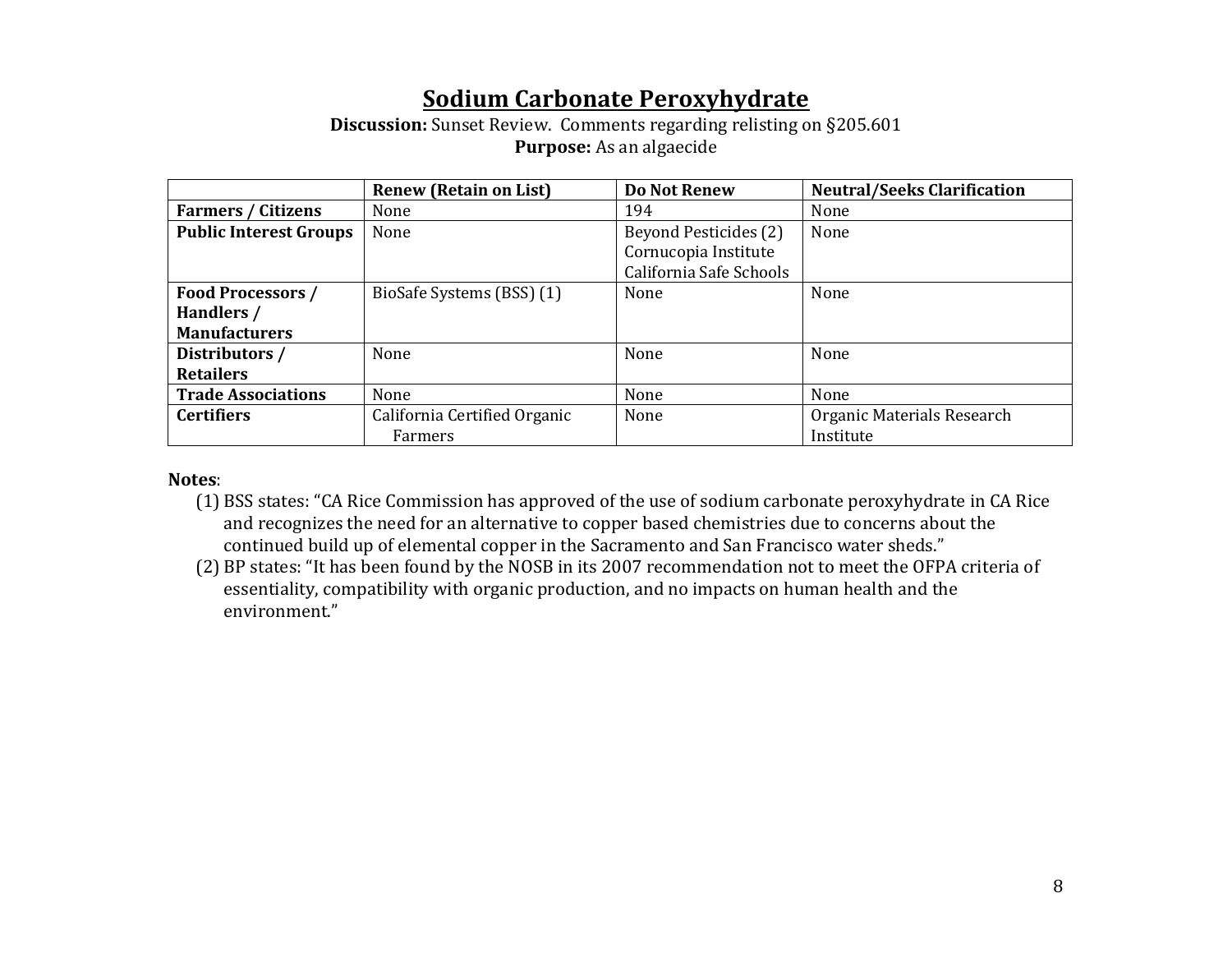## **Aqueous Potassium Silicate**

#### **Discussion:** Sunset Review. Comments regarding relisting on §205.601 **Purpose:** As an insecticide

|                                     | <b>Renew (Retain on List)</b>        | <b>Do Not Renew</b>        |
|-------------------------------------|--------------------------------------|----------------------------|
| <b>Farmers / Citizens</b>           |                                      | 196                        |
| <b>Public Interest Groups</b>       | None                                 | Beyond Pesticides (BP) (1) |
|                                     |                                      | Cornucopia Institute       |
|                                     |                                      | California Safe Schools    |
| <b>Food Processors / Handlers /</b> | None                                 | None                       |
| <b>Manufacturers</b>                |                                      |                            |
| <b>Distributors / Retailers</b>     | None                                 | None                       |
| <b>Trade Associations</b>           | None                                 | None                       |
| <b>Certifiers</b>                   | California Certified Organic Farmers | None                       |

**Note**:

(1) BP states: "It has been found by the NOSB not to meet the OFPA criteria of essentiality and compatibility with organic production."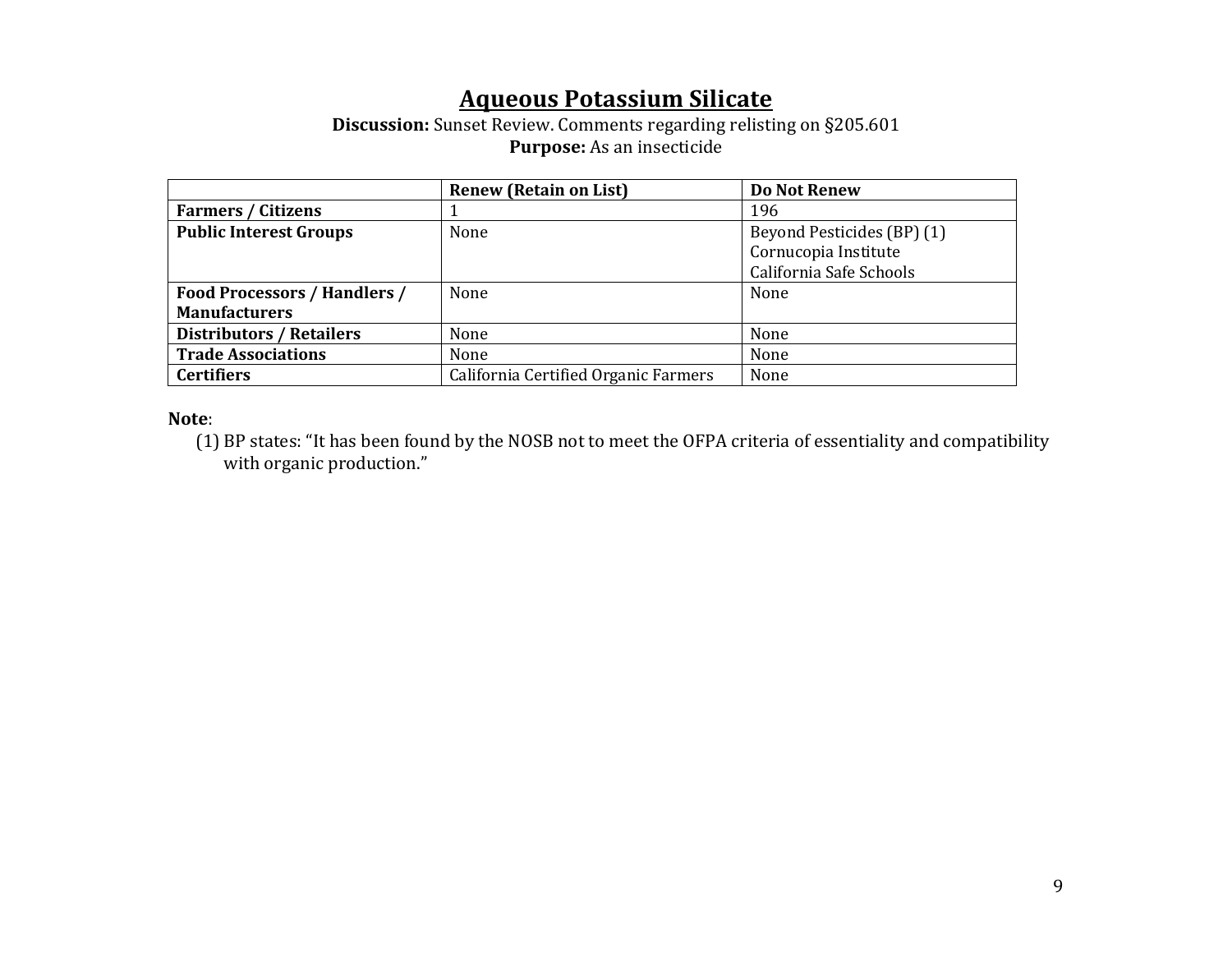## **LIVESTOCK SUBCOMMITTEE**

## **Synthetic Methionine in Organic Poultry Feed**

**Motion:** To revise the current listing of synthetic methionine (MET) on the National List §205.603 to read: "for use only in organic poultry production at the following maximum average pounds per ton of 100% synthetic methionine in the diet *over the life of the flock*: Laying and broiler chickens – 2 pounds; Turkeys and all other poultry – 3 pounds.

**Petitioned by:** Livestock Subcommittee Purpose: Essential amino acid for poultry

|                                     | <b>Support</b>                        | <b>Oppose</b>                 |
|-------------------------------------|---------------------------------------|-------------------------------|
| <b>Farmers / Citizens</b>           | 1                                     | 3                             |
| <b>Public Interest Groups</b>       | Cornucopia Institute (1)              | <b>Beyond Pesticides</b>      |
|                                     |                                       | <b>Center for Food Safety</b> |
|                                     |                                       | <b>Consumers Union</b>        |
|                                     |                                       | Food & Water Watch            |
|                                     |                                       | National Organic Coalition    |
|                                     |                                       | California Safe Schools       |
|                                     |                                       | No Spray Zone                 |
| <b>Food Processors / Handlers /</b> | California Natural Products           | None                          |
| <b>Manufacturers</b>                | <b>Cashton Farm Supply</b>            |                               |
|                                     | <b>Farmers Henhouse</b>               |                               |
|                                     | <b>CROPP Cooperative</b>              |                               |
|                                     | <b>Country Egg Hen Farm</b>           |                               |
|                                     | Kreher's Sunrise Farm                 |                               |
|                                     | <b>Coleman Natural Foods</b>          |                               |
|                                     | <b>BC Natural Chicken</b>             |                               |
| <b>Distributors / Retailers</b>     | <b>UNFI</b>                           | None                          |
| <b>Trade Associations</b>           | Methionine Task Force (MTF) (2)       | None                          |
|                                     | Organic Egg Farmers of America        |                               |
|                                     | Organic Trade Association             |                               |
|                                     | <b>United Egg Producers</b>           |                               |
|                                     | California Farm Bureau Federation     |                               |
| <b>Certifiers</b>                   | Washington State Dept. of Agriculture | None                          |
|                                     | Midwest Organic Services Association  |                               |
|                                     | Pennsylvania Certified Organic        |                               |
|                                     | Oregon Tilth                          |                               |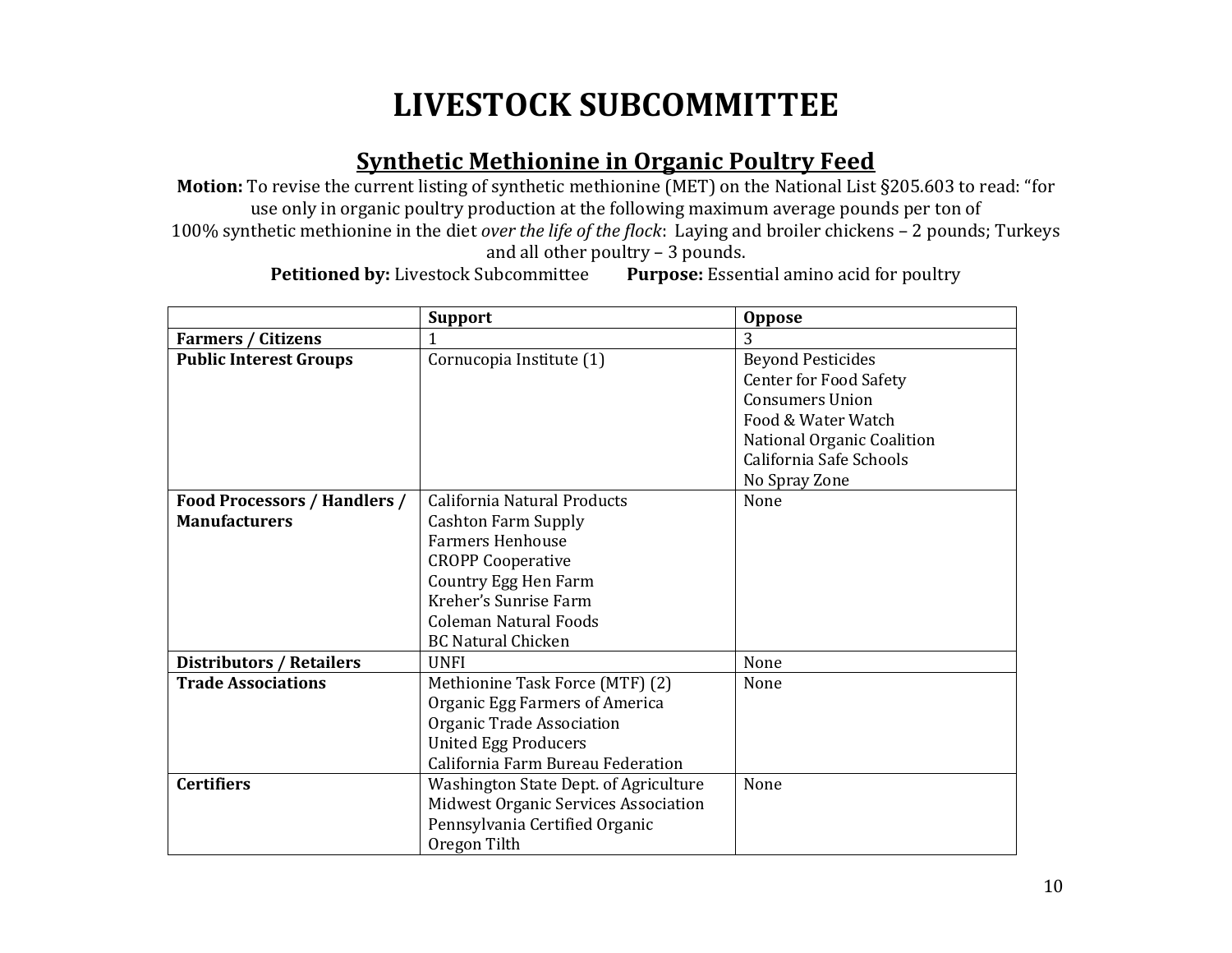#### **Notes**:

- (1) Cornucopia supports the language revision but also wants the NOSB to commit to aggressive research into alternative management and feed supplements as well as a commitment to Sunset synthetic methionine in 2019.
- (2) The MTF proposes a slight increase in methionine for layer and broiler chickens to 2.5 lbs. per ton because they feel the step-down was too drastic for chickens and is causing some serious health problems.

(3)

### **Acidified Sodium Chlorite**

**Motion:** To list Acidified Sodium Chlorite at §205.603(a) and §205.603(b) of the National List annotated as follows: "Acidified Sodium Chlorite, allowed for use on organic livestock as a pre and post teat dip treatment, acidified with lactic acid or other GRAS acid." Livestock Subcommittee voted to deny this motion.

**Petitioned by:** Ecolab, Inc.

|                                    | <b>Support</b>          | <b>Oppose</b>            |
|------------------------------------|-------------------------|--------------------------|
| <b>Farmers / Citizens</b>          | Daniel Giacomini (1)    |                          |
| <b>Public Interest Groups</b>      | None                    | <b>Beyond Pesticides</b> |
|                                    |                         | Cornucopia Institute     |
|                                    |                         | California Safe Schools  |
| <b>Food Processors / Handlers/</b> | Select Sire Power, Inc. | None                     |
| <b>Manufacturers</b>               |                         |                          |
| <b>Distributors / Retailers</b>    | None                    | None                     |
| <b>Trade Associations</b>          | None                    | None                     |
| <b>Certifiers</b>                  | None                    | None                     |

**Purpose:** Disinfect cow teats

#### **Note**:

(1) Giacomini, an animal nutritionist and former NOSB member, believes that Acidified Sodium Chlorite is a better product than the alternatives.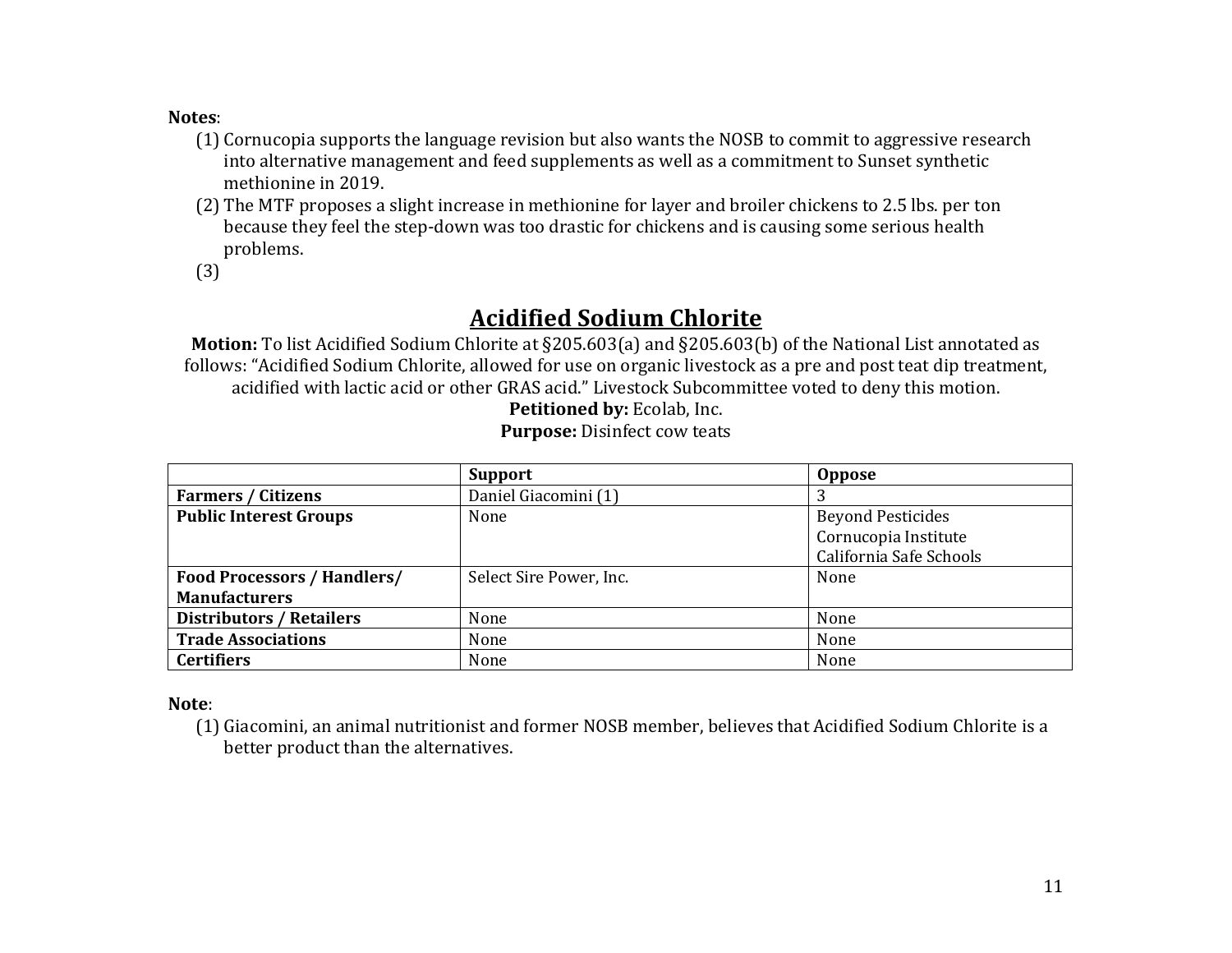## **Aquaculture: Animals**

### **All Materials Summary**

**Motion:** To add the following items to the National List §205.611 for aquatic animal production: **Chlorine, Tocopherols, Minerals, Vitamins**, and **Vaccines Petitioned by:** Aquaculture Working Group **Purpose:** Inputs to support animal aquaculture

|                                                             | <b>Support</b>                   | <b>Oppose</b>                                                                                                                                                                          |
|-------------------------------------------------------------|----------------------------------|----------------------------------------------------------------------------------------------------------------------------------------------------------------------------------------|
| <b>Farmers / Citizens / Fishermen</b>                       | None                             | 230(2)                                                                                                                                                                                 |
| <b>Public Interest Groups</b>                               | None                             | <b>Beyond Pesticides</b><br><b>Center for Food Safety</b><br><b>Consumers Union</b><br>Cornucopia Institute<br>Food & Water Watch (FWW)<br>National Organic Coalition<br>No Spray Zone |
| <b>Citizen Petitions</b>                                    | None                             | 11,880 signatures gathered by FWW                                                                                                                                                      |
| <b>Food Processors / Handlers /</b><br><b>Manufacturers</b> | None                             | None                                                                                                                                                                                   |
| <b>Distributors / Retailers</b>                             | None                             | <b>PCC Natural Markets</b>                                                                                                                                                             |
| <b>Trade Associations</b>                                   | <b>Aquaculture Working Group</b> | Organic Trade Association (OTA) (3)                                                                                                                                                    |
| <b>Certifiers</b>                                           | Oregon Tilth (OT) (1)            | Maine Organic Farmers & Gardeners Association                                                                                                                                          |

- (1) OT recommends approving aquaculture materials because they are already certifying some aquaculture operations. They state in their comments, "Certifiers, Accreditors, and Organic Growers appreciate consistency wherever possible; especially when a material is permitted in multiple sections of the National List."
- (2) Much of the consumer opposition registered the same sentiment as this comment: "**Organic should mean something incorruptible about the quality of our food**. Farmed fish feedlots damage marine ecosystems and harm wild fish populations. Disease, parasites, pollution, escapees all threaten wild fish that live in proximity even briefly to industrial fish pens. The aquaculture industry's efforts to address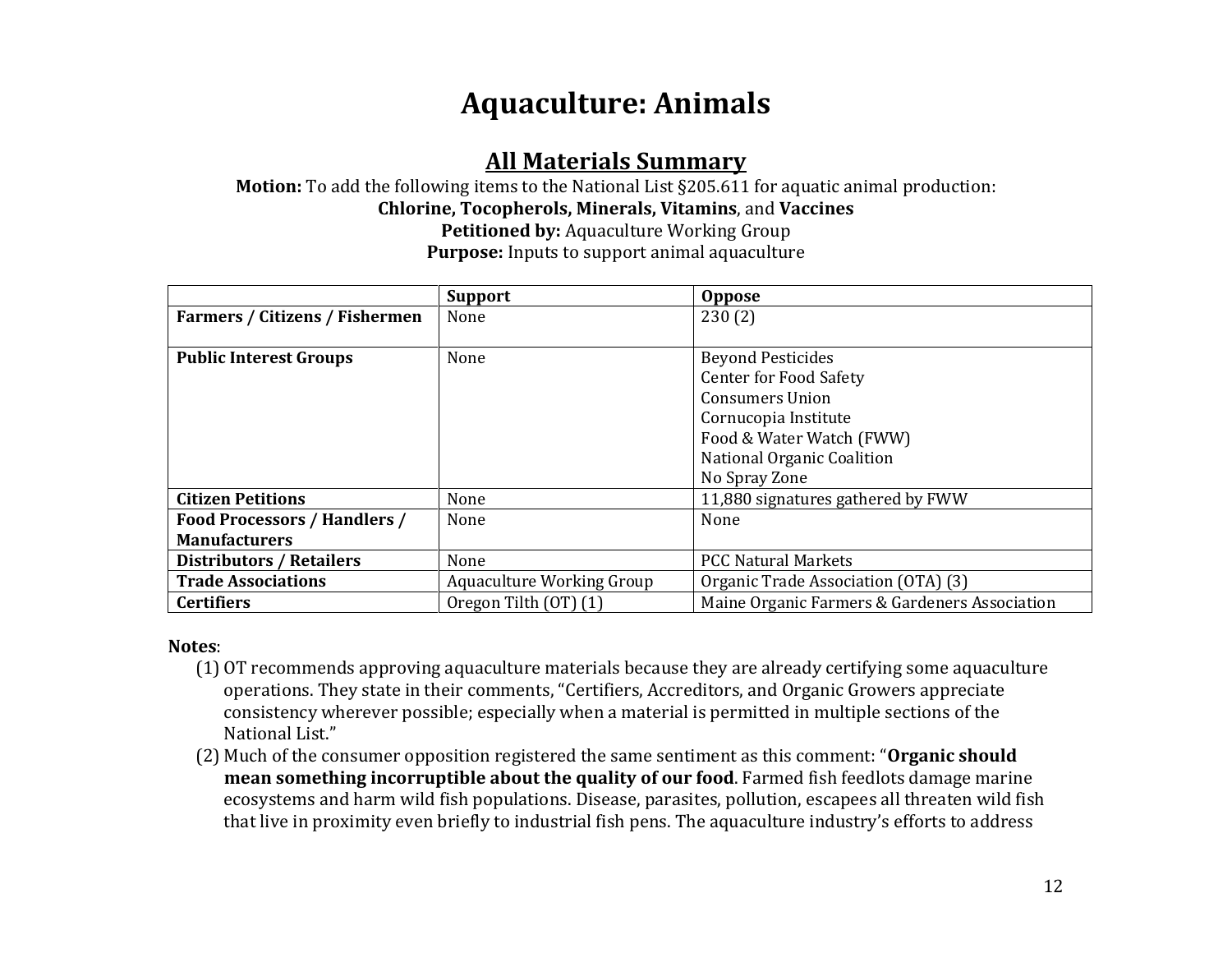these problems with vaccines, antibiotics, synthetic feed, chlorine, **will invite mockery of the term 'organic' if it labels farmed fish**."

(3) OTA suggests that the Livestock Subcommittee table the recommendations on materials petitioned for use in organic aquaculture until a proposed rule has been released by NOP. All the other public interest groups have taken a similar stance.

## **Aquaculture: Crops**

### **All Materials Summary**

**Motion:** To add the following items to the National List §205.609 for aquatic crop production: **Micronutrients, Carbon Dioxide, Chlorine, Lignin Sulfonate**, and **Vitamins B1, B12,** and **H Petitioned by:** Aquaculture Working Group **Purpose:** Inputs to support crop aquaculture

|                                       | <b>Support</b>                   | <b>Oppose</b>                       |
|---------------------------------------|----------------------------------|-------------------------------------|
| <b>Farmers / Citizens / Fishermen</b> | None                             | 230                                 |
|                                       |                                  |                                     |
| <b>Public Interest Groups</b>         | None                             | <b>Beyond Pesticides</b>            |
|                                       |                                  | Cornucopia Institute                |
|                                       |                                  | Food & Water Watch                  |
|                                       |                                  | National Organic Coalition          |
| <b>Food Processors / Handlers /</b>   | None                             | None                                |
| <b>Manufacturers</b>                  |                                  |                                     |
| <b>Distributors / Retailers</b>       | None                             | None                                |
| <b>Trade Associations</b>             | <b>Aquaculture Working Group</b> | Organic Trade Association (OTA) (2) |
| <b>Certifiers</b>                     | Oregon Tilth (OT) (1)            | None                                |

- (1) OT recommends approving crop aquaculture materials (with the exception of Carbon Dioxide) because they are already certifying some aquaculture operations. They state in their comments, "Certifiers, Accreditors, and Organic Growers appreciate consistency wherever possible; especially when a material is permitted in multiple sections of the National List."
- (2) OTA suggests that the Livestock Subcommittee table the recommendations on materials petitioned for use in organic aquaculture until a proposed rule has been released by NOP. All the other public interest groups have taken a similar stance.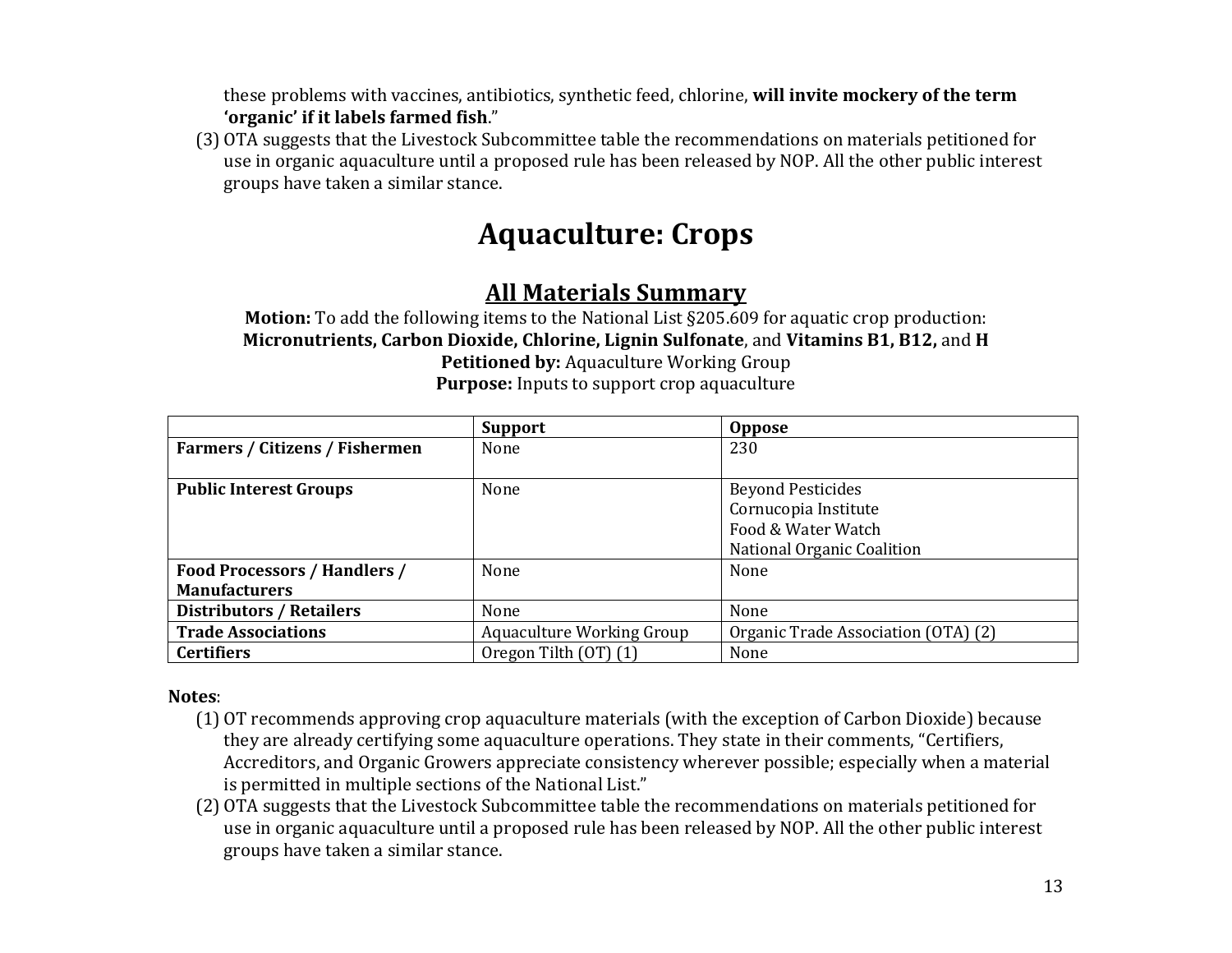## **HANDLING SUBCOMMITTEE**

### **Ammonium Hydroxide**

**Motion:** To add to the National List §205.605 **Petitioned by:** Richard Theurer **Purpose:** Boiler additive to prevent corrosion

|                                        | <b>Support</b>                | <b>Oppose</b>                        |
|----------------------------------------|-------------------------------|--------------------------------------|
| <b>Farmers / Citizens</b>              | None                          | 60(2)                                |
| <b>Public Interest Groups</b>          | Cornucopia Institute (4)      | Beyond Pesticides (BP) (3)           |
|                                        |                               | Consumers Union (CU) (3)             |
|                                        |                               | National Organic Coalition (NOC) (3) |
| <b>Food Processors / Handlers</b>      | None                          | None                                 |
| <b>Ingredient Suppliers / Material</b> | None                          | None                                 |
| <b>Manufacturers</b>                   |                               |                                      |
| <b>Distributors / Retailers</b>        | None                          | None                                 |
| <b>Trade Associations / Industry</b>   | Richard Theurer (1)           | None                                 |
| <b>Consultants</b>                     | Wolf, DiMatteo and Associates |                                      |
| <b>Certifiers</b>                      | None                          | None                                 |

- (1) Theurer states: "The Handling Subcommittee fails to distinguish between the manageable hazard of ammonium hydroxide added to a boiler in a factory and the absence of any risk created by consumption of a food product containing a few parts per million of ammonium carbonate contributed by condensate water. Currently ammonia is permitted in the treatment of water that becomes part of processed food labeled as "organic" under 7 U.S.C. 6510 (a)(7)."
- (2) The public comments state ammonium hydroxide is "toxic to the environment and humans."
- (3) BP, CU and NOC state that the substance is a "severe irritant" and presents a "serious toxicological concern."
- (4) Cornucopia cites the GRAS status of Ammonium Hydroxide as a food ingredient and its appearance to be a less potentially toxic material than other boiler treatments already on the List. Based on survey work we are in the process of completing, the large majority of boiler operators claim that boiler additives are essential for proper maintenance.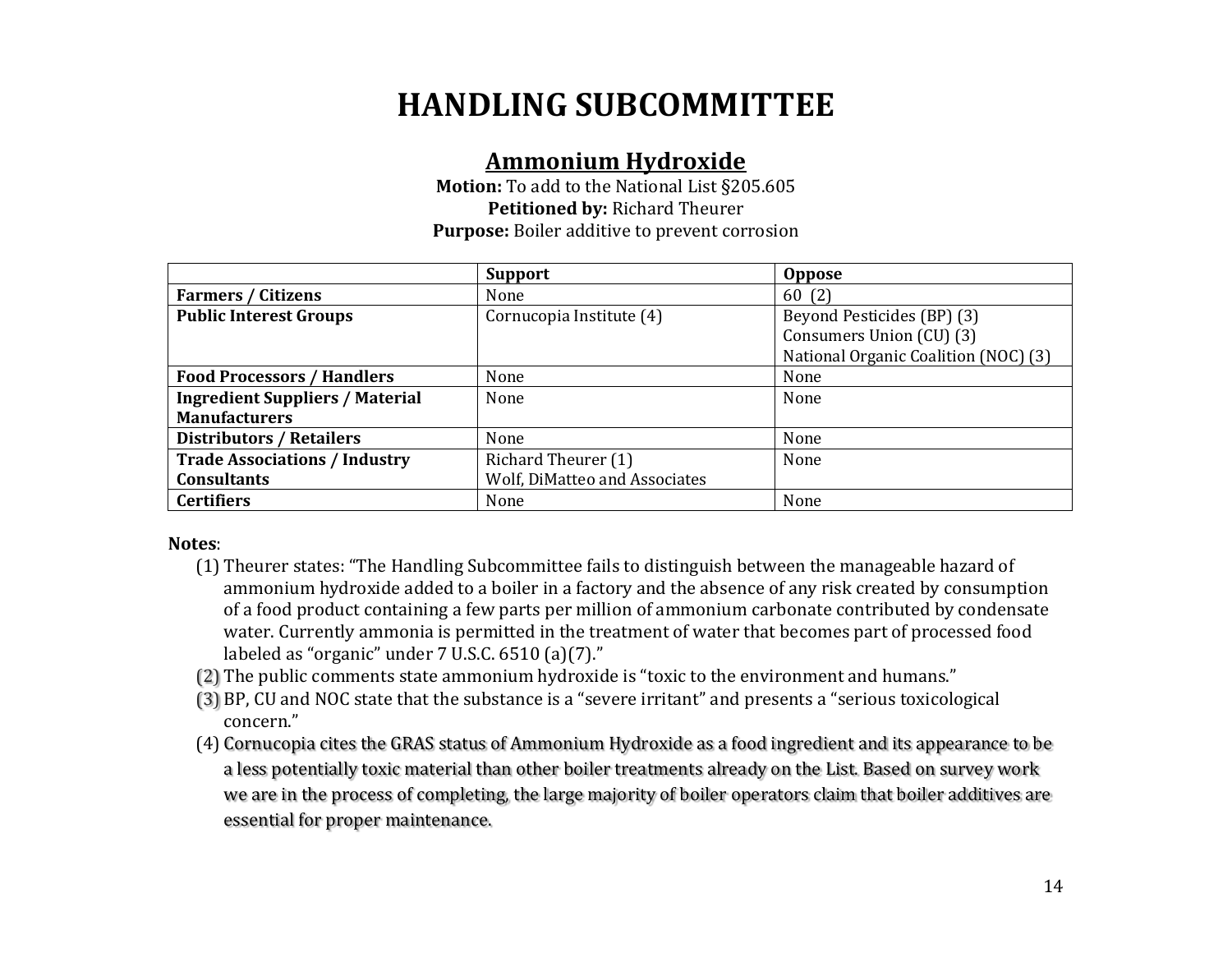## **Glycerin**

**Motion:** To remove glycerin from the National List as an allowed non-agricultural synthetic §205.605(b) **Petitioned by:** Draco Natural Products

**Purpose:** Food additive

|                                         | <b>Support (Remove from List)</b>     | <b>Oppose (Retain on List)</b>           |
|-----------------------------------------|---------------------------------------|------------------------------------------|
| <b>Farmers / Citizens</b>               | 6 citizens                            | None                                     |
| <b>Public Interest Groups</b>           | Beyond Pesticides (BP) (1)            |                                          |
|                                         | <b>Consumers Union</b>                | None                                     |
|                                         | Cornucopia Institute                  |                                          |
|                                         | National Organic Coalition (NOC)      |                                          |
| <b>Food Processors / Handlers</b>       | Elan, Inc.                            | None                                     |
|                                         | <b>Draco Natural Products</b>         |                                          |
|                                         | Marroquin Organic International, Inc. |                                          |
| <b>Ingredient Suppliers / Material</b>  | None                                  | California Natural Products              |
| <b>Manufacturers</b>                    |                                       | Vantage Oleochemicals                    |
|                                         |                                       | Vitusa Products, Inc.                    |
|                                         |                                       | <b>Flavor and Extract Manufacturers</b>  |
|                                         |                                       | Association of the United States         |
| <b>Distributors / Retailers</b>         | None                                  | None                                     |
| <b>Trade Associations / Consultants</b> | None                                  | Organic Trade Association (OTA) (2)      |
|                                         |                                       | <b>Environment Health Sustainability</b> |
| <b>Certifiers</b>                       | Oregon Tilth                          | QAI                                      |

- (1) BP notes that glycerin is also listed on §205.603 as a teat dip and asks if it is possible to also remove glycerin from §205.603.
- (2) OTA raises three concerns: 1. The supply of organic glycerin may not be adequate at this time; 2. It must be made clear that the removal of **nonagricultural synthetic** glycerin from the National List on §205.605(b) does not preclude the allowance of nonorganic **(non-synthetic) agricultural** forms in NOP certified "made with" products, or in NOP compliant ingredients such as natural flavors; and 3. the NOSB is advised to retain glycerin on § 205.605(b) (non-agricultural synthetic) with an annotation requiring organic forms in organic products unless commercially unavailable, and add glycerin to § 205.606 (non-organic agricultural ingredients allowed in organic products when organic forms are unavailable) of the National List. This would recognize agricultural forms of glycerin and accordingly allow for the use of non-organic agricultural glycerin in "made with products."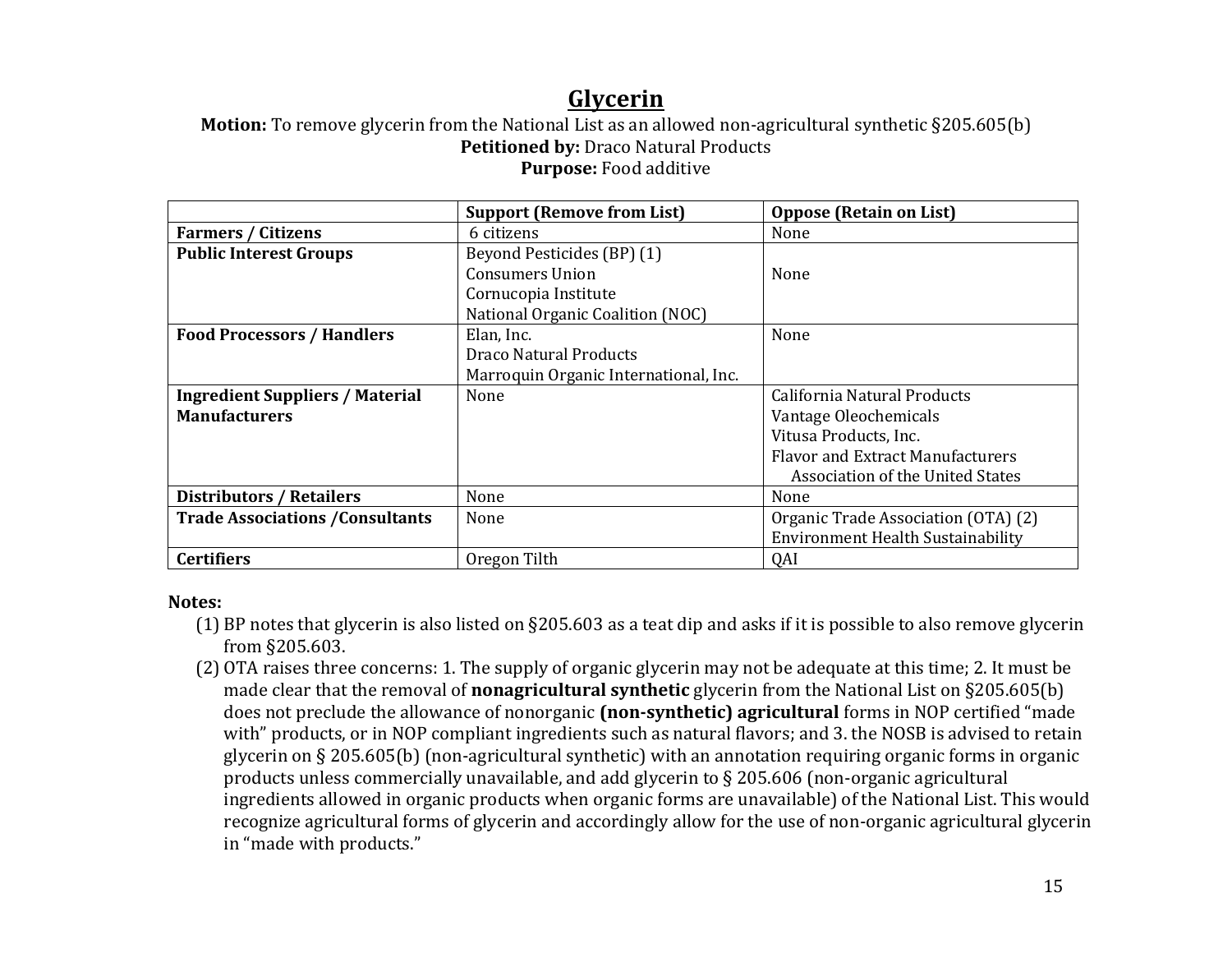## **Polyalkylene Glycol Monobutyl Ether (PGME)**

**Discussion Document:** To determine if it is necessary to petition PGME for addition to §205.605 (b).

To determine whether PGME is used in direct contact with organic products.

**Petitioned by:** Pellet Products, Inc**.**

**Purpose:** Boiler additive

|                                        | <b>Support (Allow without Petition)</b> | <b>Oppose (Needs to be Petitioned)</b>  |
|----------------------------------------|-----------------------------------------|-----------------------------------------|
| <b>Farmers / Citizens</b>              | None                                    |                                         |
| <b>Public Interest Groups</b>          | None                                    | Beyond Pesticides (BP) (1)              |
|                                        |                                         | Cornucopia Institute (1)                |
|                                        |                                         | Consumers Union $CU)$ $(1)$ $(2)$ $(3)$ |
| <b>Food Processors / Handlers</b>      | Pellet Products, Inc.                   | None                                    |
| <b>Ingredient Suppliers / Material</b> | None                                    | None                                    |
| <b>Manufacturers</b>                   |                                         |                                         |
| <b>Distributors / Retailers</b>        | None                                    | None                                    |
| <b>Trade Associations</b>              | None                                    | None                                    |
| <b>Certifiers</b>                      | Pennsylvania Certified Organic          | None                                    |

- (1) BP, CU andCornucopia state that PGME needs to be petitioned, reviewed and approved before it can be allowed in organic feed production.
- (2) CU writes that organic certification is systems based, and all synthetic inputs used in the process, from field to fork, regardless of "contact with organic products" or residues in the final product, must be approved for use.
- (3) CU states that the petitioner should be instructed to petition PGME for §205.603 "Synthetic substances allowed for use in organic livestock production," rather than §205.605.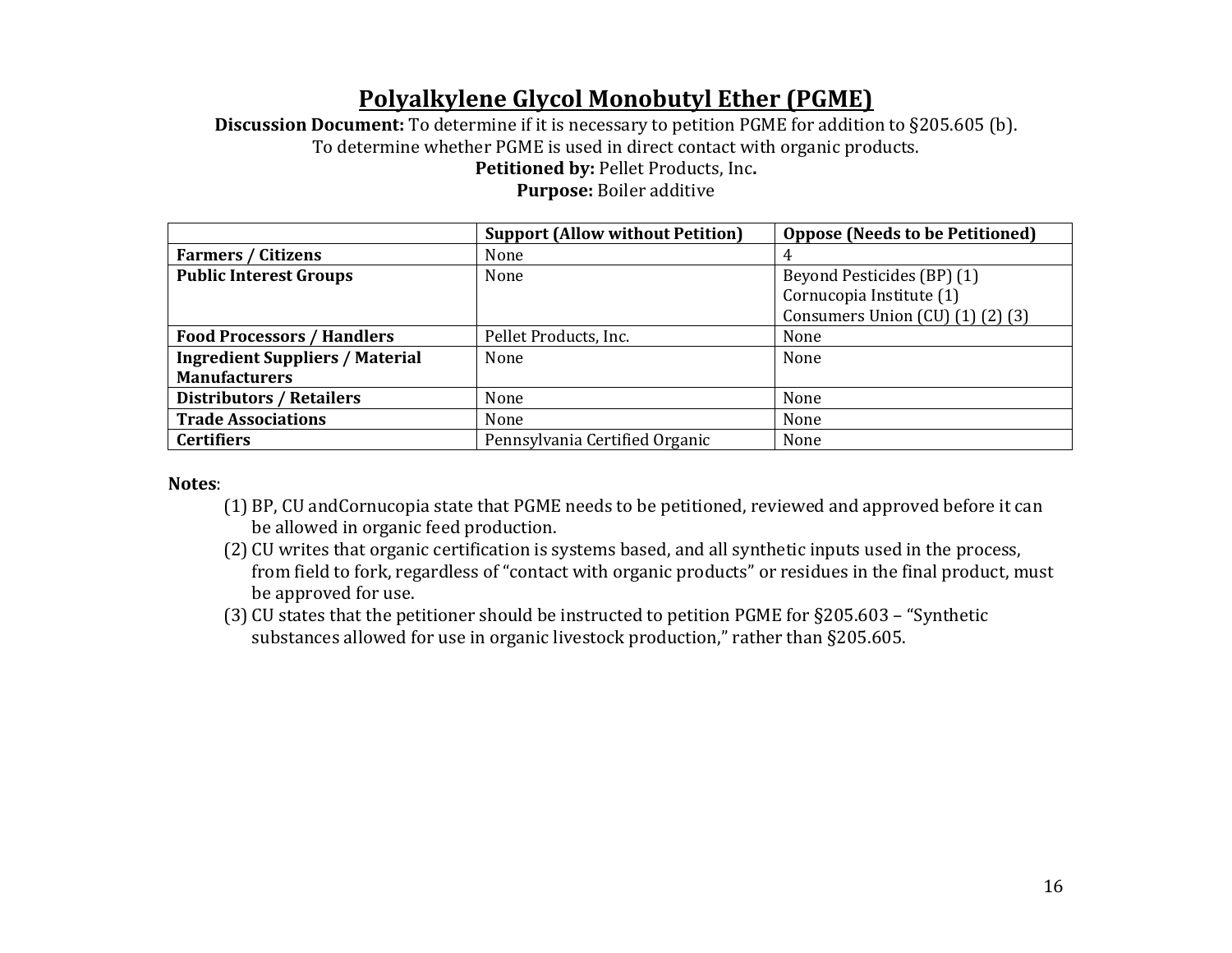## **Gellan Gum**

#### **Discussion:** Sunset Review. Comments regarding relisting of High-Acyl Gellan Gum on §205.605(a) **Petitioned by**: Nordic Sugar **Purpose:** Food additive

|                                        | <b>Support</b>                              | <b>Oppose</b>                |
|----------------------------------------|---------------------------------------------|------------------------------|
| <b>Farmers / Citizens</b>              | None                                        | 6                            |
| <b>Public Interest Groups</b>          | None                                        | <b>Beyond Pesticides</b>     |
|                                        |                                             | Consumers Union (CU) (3) (4) |
|                                        |                                             | Cornucopia Institute         |
|                                        |                                             | National Organic Coalition   |
| <b>Food Processors / Handlers</b>      | <b>CROPP Cooperative (1)</b>                | None                         |
|                                        | Hain Celestial Group (HCG) (2)              |                              |
|                                        | Stonyfield                                  |                              |
| <b>Ingredient Suppliers / Material</b> | CP Kelco                                    | None                         |
| <b>Manufacturers</b>                   |                                             |                              |
| <b>Distributors / Retailers</b>        | None                                        | None                         |
| <b>Trade Associations</b>              | Juice Products Association                  | None                         |
|                                        | <b>Association for Dressings and Sauces</b> |                              |
|                                        | International Food Additives Council        |                              |
| <b>Certifiers</b>                      | QAI                                         | None                         |

- (1) CROPP states: "We have removed carrageenan from our products, replacing it with gellan gum for its properties as a stabilizer that suspends particles and acts as a thickening agent. Gellan gum provides a comparable alternative in body and flavor to current consumer expectations of product performance."
- (2) HCG notes that gellan gum "can be used at a significant lower concentration than many other gums."
- (3) CU states that it is concerned about the possible use of excluded methods and "other ingredients" to manufacture gellan gum.
- (4) CU states that gellan gum is synthetic and should have been considered for listing on §205.605(b).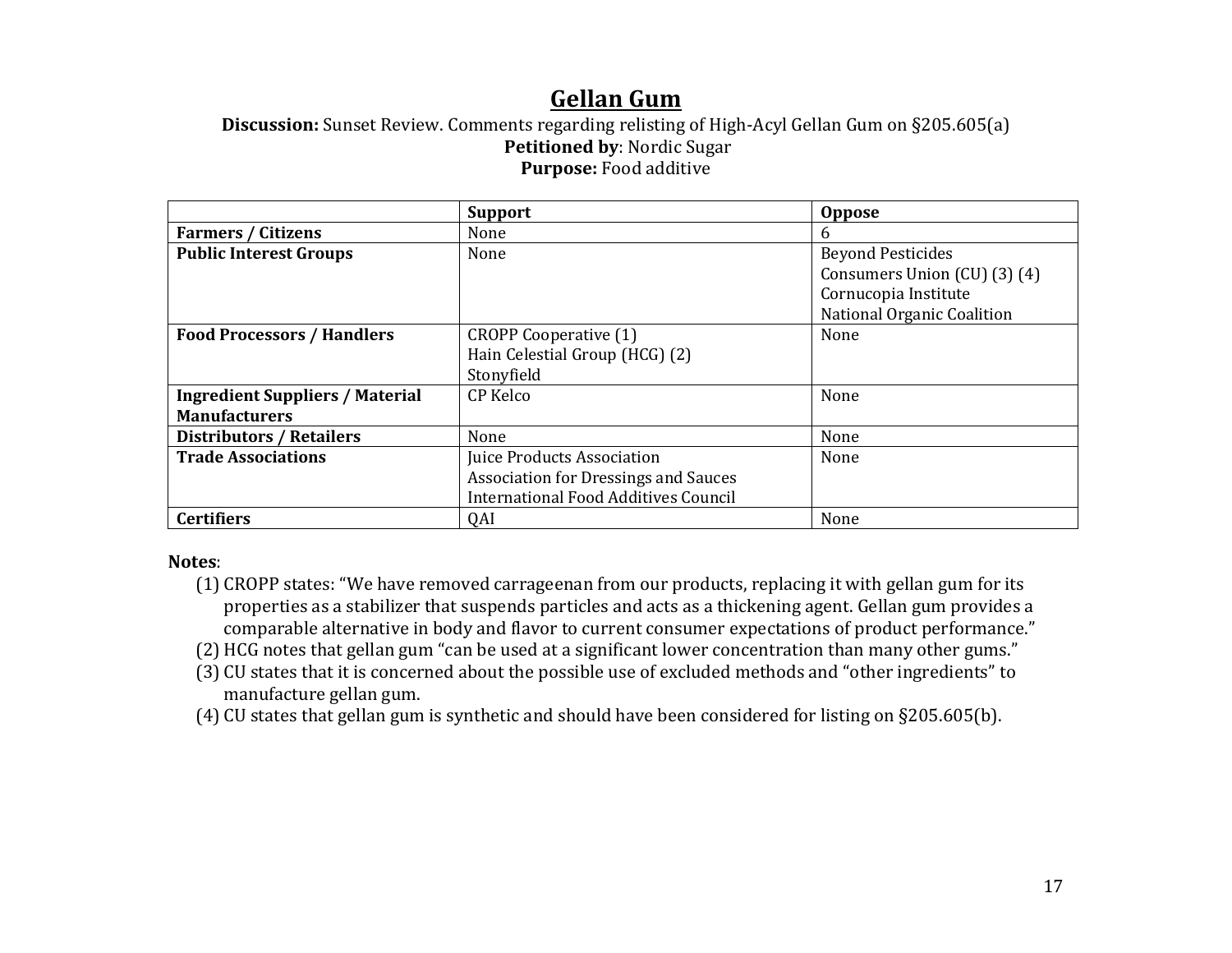## **Tragacanth Gum**

|                                        | <b>Support (Retain on List)</b>  | <b>Oppose (Remove from List)</b> | <b>Neutral</b> |
|----------------------------------------|----------------------------------|----------------------------------|----------------|
| <b>Farmers / Citizens</b>              | None                             | 4(1)                             | None           |
| <b>Public Interest Groups</b>          | None                             | Beyond Pesticides (BP (2)        | None           |
|                                        |                                  | Cornucopia Institute (2) (3)     |                |
|                                        |                                  | Consumers Union (CU) (3)         |                |
|                                        |                                  | National Organic Coalition       |                |
|                                        |                                  | Center for Science in the        |                |
|                                        |                                  | <b>Public Interest</b>           |                |
| <b>Food Processors / Handlers</b>      | None                             | None                             | None           |
| <b>Ingredient Suppliers / Material</b> | None                             | None                             | None           |
| <b>Manufacturers</b>                   |                                  |                                  |                |
| <b>Distributors / Retailers</b>        | None                             | None                             | None           |
| <b>Trade Associations</b>              | <b>Association for Dressings</b> | None                             | None           |
|                                        | and Sauces (ADS)                 |                                  |                |
| <b>Certifiers</b>                      | None                             | None                             | QAI(4)         |

**Discussion:** Sunset Review. Comments regarding relisting of Tragacanth Gum on §205.606

- (1) A consumer comment states: "This additive has caused severe allergic reactions."
- (2) BP and CI request that a 5-year expiration date be added as an annotation to the listing. Both groups also state that a new TR is needed.
- (3) Cornucopia and CU note that tragacanth gum and gum arabic are nearly identical and that an organic version of gum arabic is available.
- (4) QAI is neutral but asks the NOSB to consider the impact of delisting to certified operations.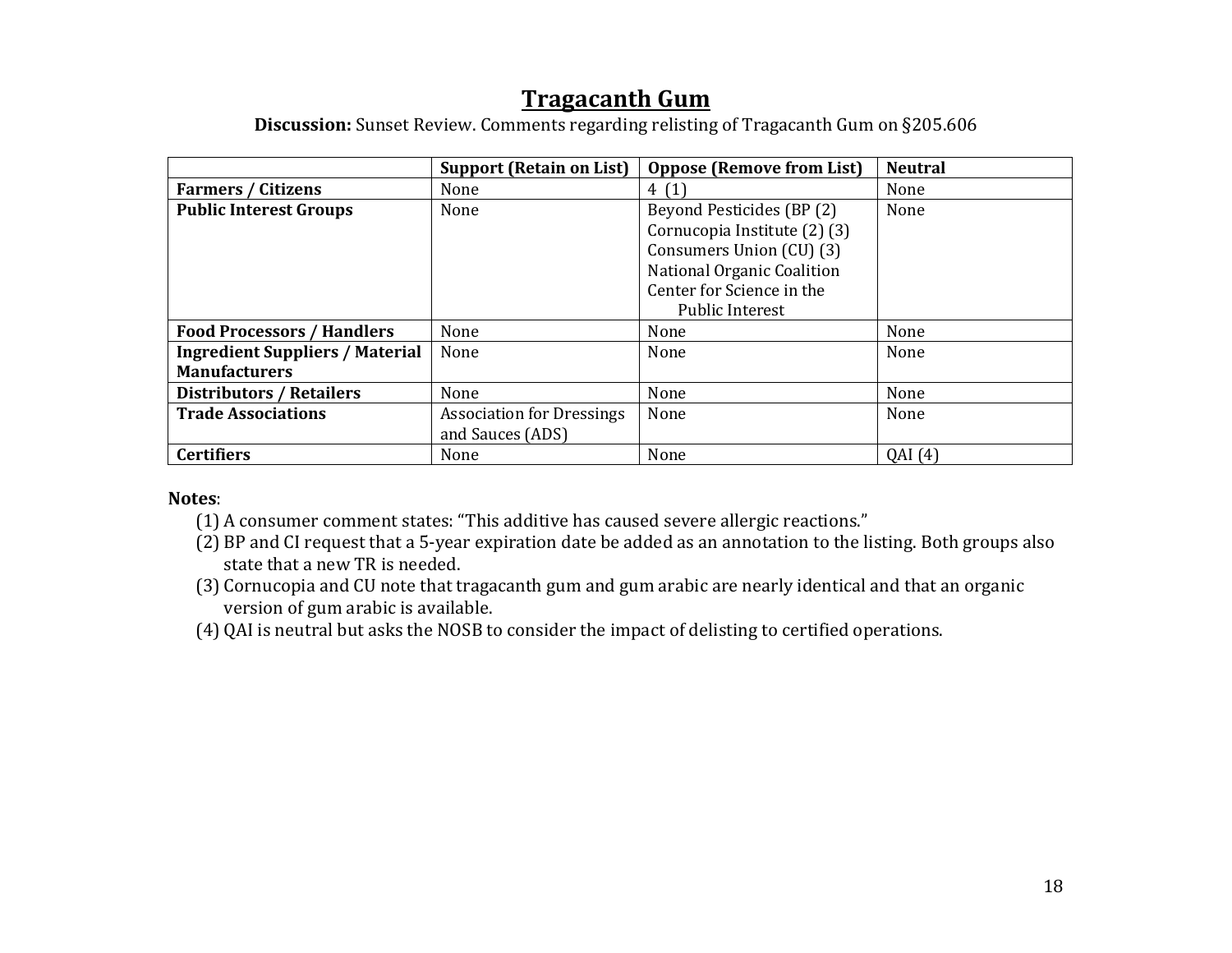## **Marsala/Sherry**

**Discussion:** Sunset Review. Comments regarding relisting Marsala and Sherry on §205.606

|                               | <b>Support (Retain on List)</b> | <b>Oppose (Remove from List)</b> | <b>Neutral</b> |
|-------------------------------|---------------------------------|----------------------------------|----------------|
| <b>Farmers / Citizens</b>     | None                            | 5                                | None           |
| <b>Public Interest Groups</b> | None                            | Beyond Pesticides (BP) (1)       | None           |
|                               |                                 | Cornucopia Institute (1) (2)     |                |
|                               |                                 | California Safe Schools          |                |
| <b>Food Processors /</b>      | None                            | None                             | None           |
| <b>Handlers</b>               |                                 |                                  |                |
| <b>Ingredient Suppliers /</b> | None                            | None                             | None           |
| <b>Material</b>               |                                 |                                  |                |
| <b>Manufacturers</b>          |                                 |                                  |                |
| Distributors /                | None                            | None                             | None           |
| <b>Retailers</b>              |                                 |                                  |                |
| <b>Trade Associations</b>     | None                            | None                             | None           |
| <b>Certifiers</b>             | None                            | None                             | QAI(3)         |

- (1) BP and Cornucopia state that non-organic grape production involves the use of many toxic chemicals. There is no evidence of essentiality.
- (2) Cornucopia requests a new TR.
- (3) QAI states: "We have clients for sherry, but not marsala. Just make sure there are organic alternatives if they are delisted."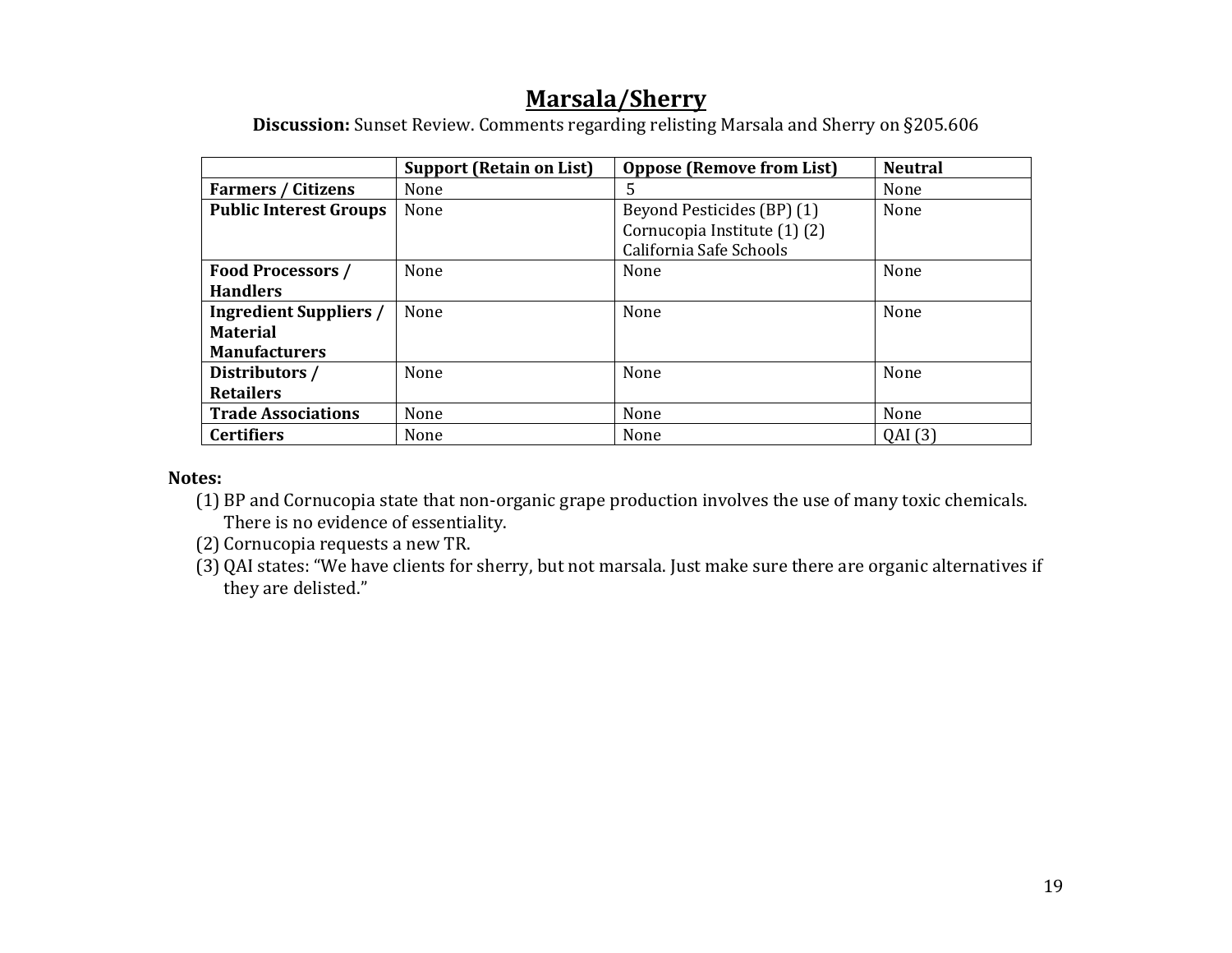## **MATERIALS SUBCOMMITTEE**

#### **Confidential Business Information (CBI)**

**Motion**: Recommendation #1 - Confidential business information is not allowed in petitions

|                                         | <b>Support (Do Not Allow CBI)</b>    | <b>Oppose (Allow CBI)</b>             |
|-----------------------------------------|--------------------------------------|---------------------------------------|
| <b>Farmers / Citizens</b>               | 2(1)                                 | None                                  |
| <b>Public Interest Groups</b>           | <b>Beyond Pesticides</b>             | None                                  |
|                                         | <b>Center for Food Safety</b>        |                                       |
|                                         | <b>Consumers Union</b>               |                                       |
|                                         | Cornucopia Institute (2)             |                                       |
|                                         | National Organic Coalition (NOC) (3) |                                       |
| <b>Food Processors / Handlers</b>       | None                                 | None                                  |
| <b>Ingredient Suppliers /</b>           | None                                 | California Natural Products (CNP) (4) |
| <b>Manufacturers</b>                    |                                      | Hain Celestial Group (HCG) (5)        |
| <b>Distributors / Retailers</b>         | None                                 | None                                  |
| <b>Trade Associations / Consultants</b> | None                                 | Organic Trade Association             |
|                                         |                                      | Wolf, DiMatteo and Associates         |
| <b>Certifiers</b>                       | None                                 | None                                  |

- (1) A consumer comment states: "CBI can be used as a mask for deflecting public scrutiny. Truly sensitive information can be achieved by NOP, NOSB and petitioners in concert."
- (2) Cornucopia states: "We do not support the modified version of this recommendation—to allow backup research and references to be submitted as CBI to assist the TR development."
- (3) NOC states: "If the material's manufacturers have not released the needed information to the technical reviewer, then the sunset review of the material cannot continue, as per CBI policy."
- (4) CNP states: "Frankly, trade secrets, CBI is just a given in the modern world. Organics will just be ignored by large segments of the food world without CBI."
- (5) HCG states: "It is already extremely difficult to get any petition approved to add a material to the National List. Please don't deter manufacturers from even trying."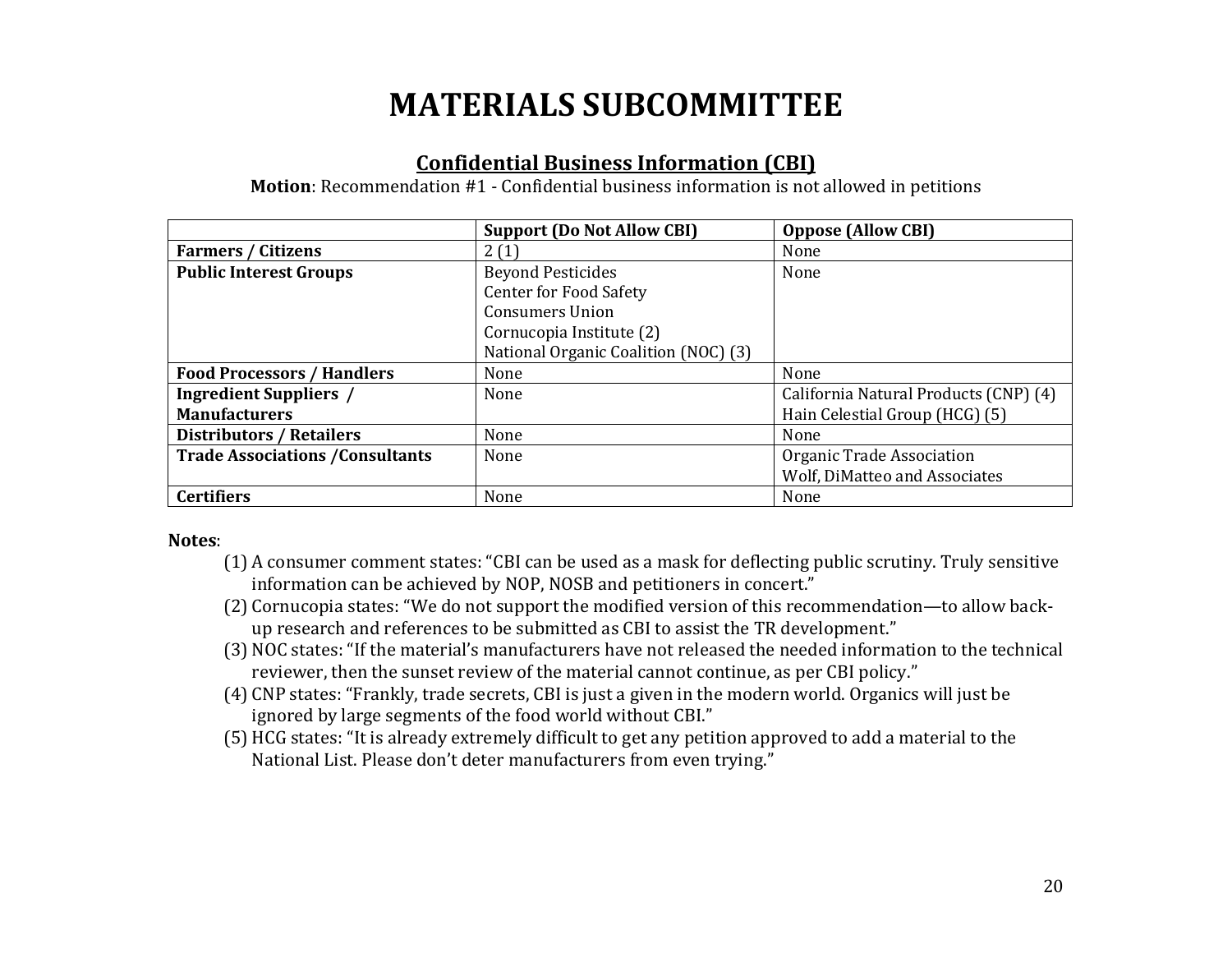## **POLICY DEVELOPMENT SUBCOMMITTEE**

**Note:** The agenda for the Fall 2013 NOSB Meeting included proposals by the Policy Development Subcommittee to update the NOSB's Policy and Procedures Manual (PPM). The agenda included an opportunity for the NOSB to explain those changes in a public forum, to summarize comments written by the public, to hear oral testimony from the public during the meeting, and, finally, to vote on whether the changes should be accepted. Those items were removed from the Spring 2014 meeting agenda. Instead, the NOP made changes without public or Board involvement. We present these summaries to inform the Board about the concerns of the organic community.

## **Conflict of Interest (COI)**

**Motion:** Accept NOP memo of March 29, 2013, stating that COI is determined by the NOP in a closed process. Add language to the Policy and Procedures Manual (PPM) in support of the NOP memo.

|                                   | <b>Support (NOP</b><br><b>Determines COI)</b> | <b>Oppose</b>                                                                                                                                           |
|-----------------------------------|-----------------------------------------------|---------------------------------------------------------------------------------------------------------------------------------------------------------|
| <b>Farmers / Citizens</b>         | None                                          | $3$ (Fall)                                                                                                                                              |
| <b>Public Interest Groups</b>     | None                                          | Beyond Pesticides <sup>*</sup><br><b>Center for Food Safety</b><br>Consumers Union (CU) $(1)$ *<br>Cornucopia Institute *<br>National Organic Coalition |
| <b>Food Processors / Handlers</b> | None                                          | None                                                                                                                                                    |
| <b>Distributors / Retailers</b>   | None                                          | None                                                                                                                                                    |
| <b>Trade Associations</b>         | Organic Trade<br>Association                  | None                                                                                                                                                    |
| <b>Certifiers</b>                 | None                                          | None                                                                                                                                                    |

*This table is based on comments from the Fall 2013 meeting. Some organizations submitted comments both Fall and Spring.* 

#### **Note from the Spring 2014 comments:**

(1) CU states: "We are very concerned with the direction that the USDA appears to be moving in regarding the NOSB's conflict of interest policy. We submitted a comprehensive comment on this topic in October 2013, yet it appears that the USDA has not considered the concerns we raised and is moving ahead with a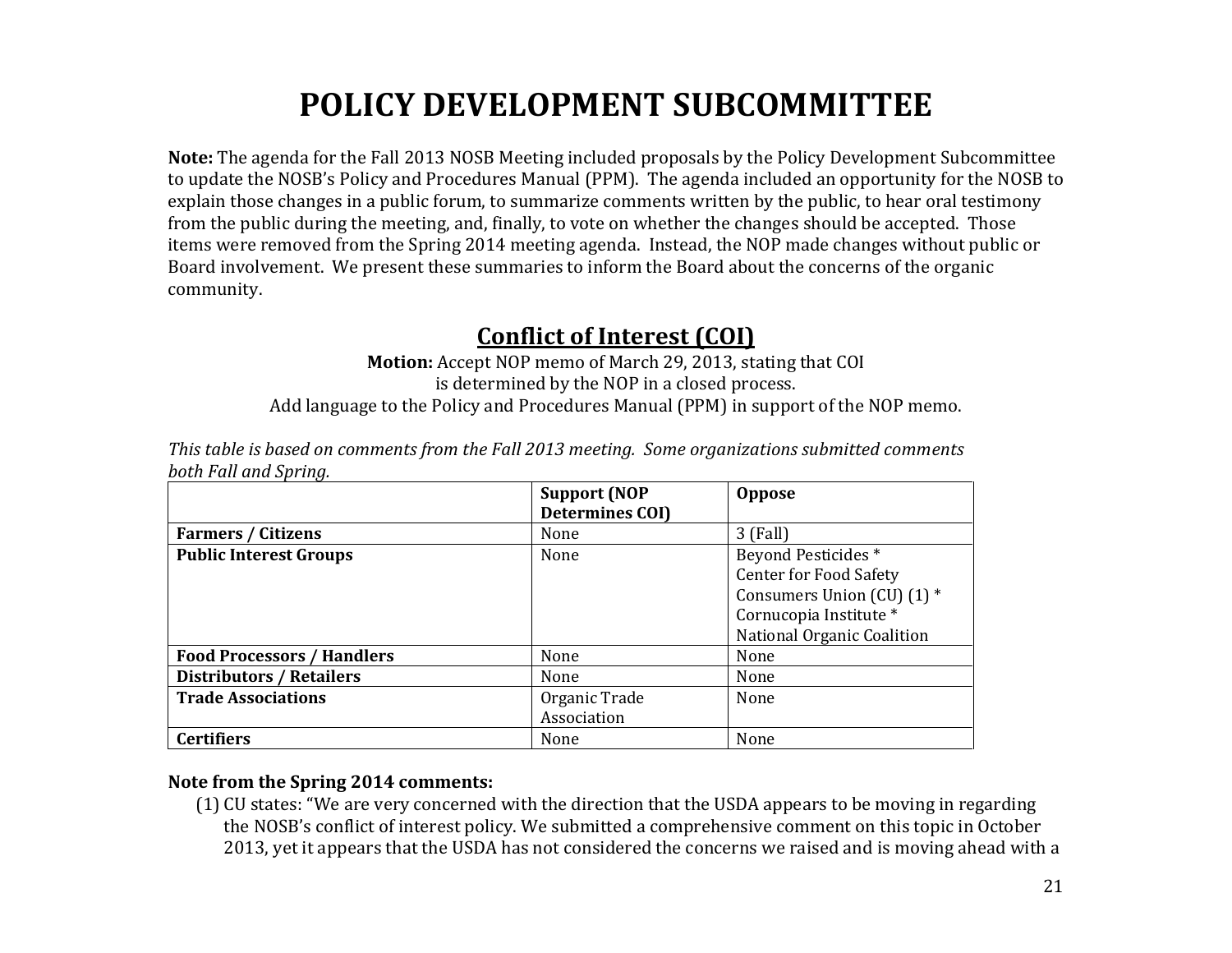different approach from the one we proposed. … We believe that a set of criteria for determining recusals due to a conflict of interest must be developed in a transparent manner, involving both the NOSB and the public."

*\*Submitted comments for both Fall and Spring meetings*

### **New Sunset Policy**

**Note:** The NOP requested that the NOSB update the Policy and Procedures Manual so that it reflects the Sunset Process published in the Federal Register on September 16, 2013. The new NOP-written Sunset Process allows synthetic materials to be relisted without a vote by the full NOSB. The revised procedure was written entirely by the NOP; it was not a discussion item or motion at any NOSB meeting.

|                                   | <b>Support New Sunset Policy</b> | <b>Oppose</b>                      |
|-----------------------------------|----------------------------------|------------------------------------|
| <b>Farmers / Citizens</b>         |                                  | 37 (Fall)                          |
| <b>Public Interest Groups</b>     | None                             | Beyond Pesticides (BP) (1) *       |
|                                   |                                  | Center for Food Safety *           |
|                                   |                                  | Consumers Union (CU) $(2)$ *       |
|                                   |                                  | Cornucopia Institute (3) *         |
|                                   |                                  | Food & Water Watch *               |
|                                   |                                  | Midwest Pesticide Action Center ** |
|                                   |                                  | National Organic Coalition *       |
|                                   |                                  | No Spray Zone                      |
|                                   |                                  | NOFA Interstate Council (Northeast |
|                                   |                                  | Organic Farming Association) **    |
|                                   |                                  | <b>Wild Farm Alliance</b>          |
| <b>Food Processors / Handlers</b> | None                             | None                               |
| <b>Distributors / Retailers</b>   | <b>Stonyfield Farms</b>          | PCC Natural Markets (PCC) (4) *    |
|                                   | <b>UNFI (Melody Meyer)</b>       |                                    |
| <b>Trade Associations</b>         | None                             | None                               |
| <b>Certifiers</b>                 | California Certified Organic     | None                               |
|                                   | Farmers                          |                                    |

*This table is based on comments from the Fall 2013 meeting. Some organizations submitted comments both Fall and Spring.*